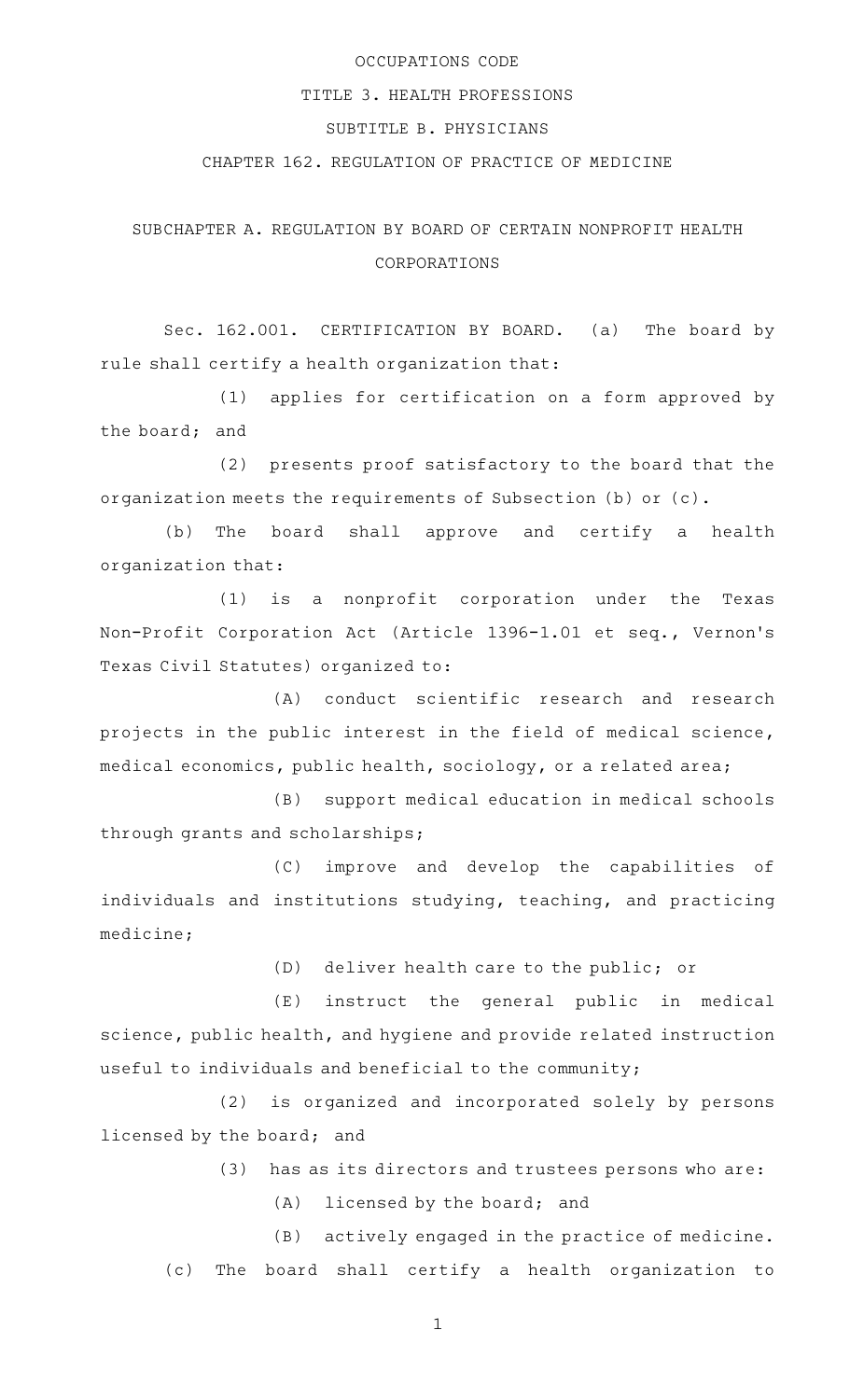contract with or employ physicians licensed by the board if the organization:

(1) is a nonprofit corporation under the Texas Non-Profit Corporation Act (Article 1396-1.01 et seq., Vernon 's Texas Civil Statutes) and Section 501(c)(3), Internal Revenue Code of 1986 (26 U.S.C. Sec. 501(c)(3)); and

 $(2)$  is organized and operated as:

(A) a migrant, community, or homeless health center under the authority of and in compliance with 42 U.S.C. Section 254b or 254c; or

(B) a federally qualified health center under 42 U.S.C. Section 1396d(l)(2)(B).

(c-1) Expired.

(c-2) Expired.

(c-3) Expired.

 $(c-4)$  The board shall certify a health organization to contract with or employ physicians licensed by the board if the organization:

 $(1)$  is a hospital district:

(A) recognized by a federal agency as a public entity eligible to receive a grant related to a community or federally qualified health center described by Subdivision (2); and

(B) created in a county with a population of more than 800,000 that was not included in the boundaries of a hospital district before September 1, 2003; and

 $(2)$  is organized and operated as:

 $(A)$  a migrant, community, or homeless health center under the authority of and in compliance with 42 U.S.C. Section 254b or 254c; or

(B) a federally qualified health center under 42 U.S.C. Section 1396d(l)(2)(B).

(c-5) This section applies to a hospital district described by Subsection (c-4) only in relation to the hospital district 's operations as a community or federally qualified health center described by Subsection (c-4)(2).

Acts 1999, 76th Leg., ch. 388, Sec. 1, eff. Sept. 1, 1999. Amended by Acts 2001, 77th Leg., ch. 1420, Sec. 14.033(a), eff. Sept. 1,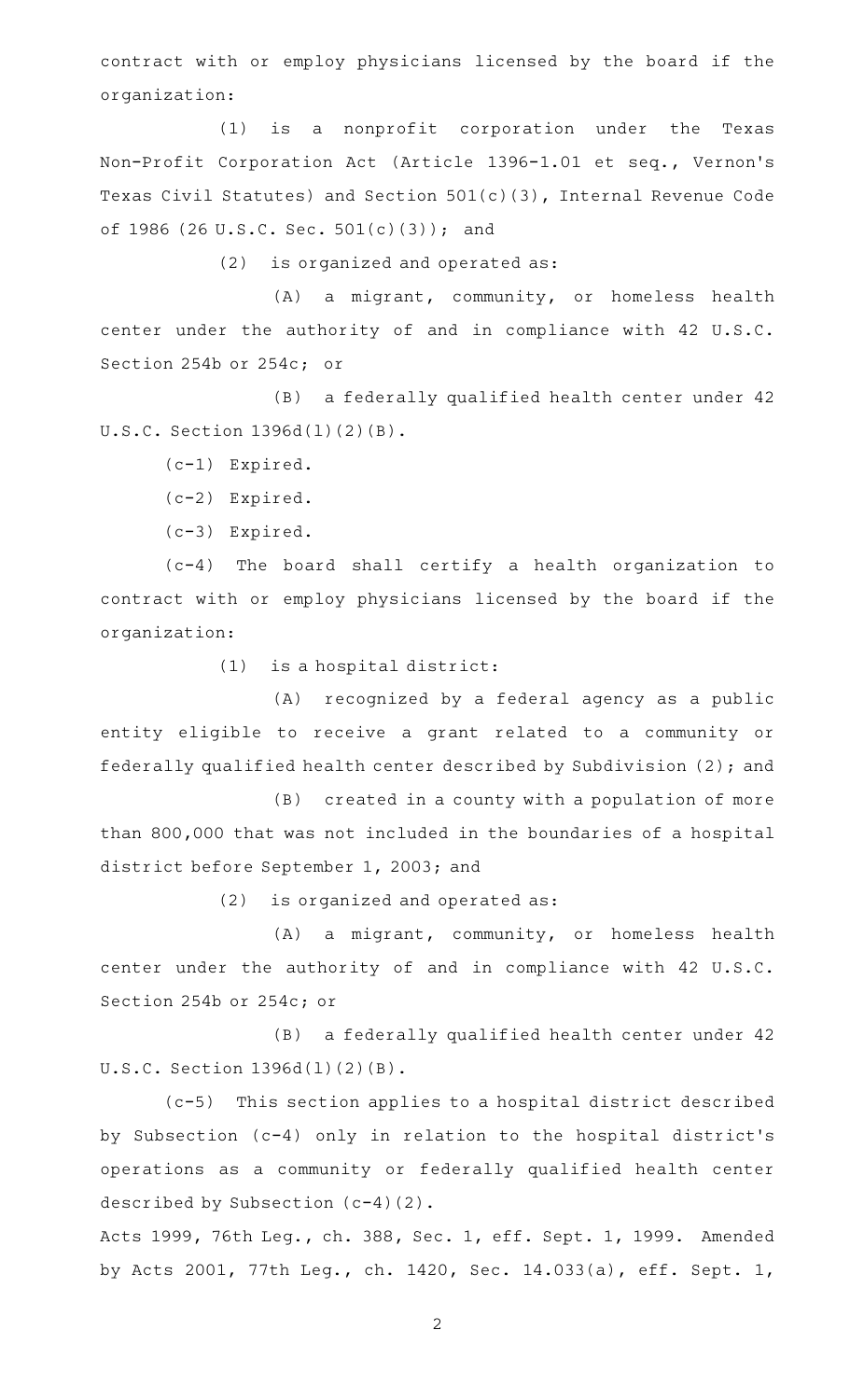2001.

Amended by:

Acts 2005, 79th Leg., Ch. 601 (H.B. [1924](http://www.legis.state.tx.us/tlodocs/79R/billtext/html/HB01924F.HTM)), Sec. 1, eff. September 1, 2005.

Acts 2007, 80th Leg., R.S., Ch. 164 (S.B. [1107](http://www.legis.state.tx.us/tlodocs/80R/billtext/html/SB01107F.HTM)), Sec. 8, eff. September 1, 2007.

Sec. 162.002. LIMITATION ON PHYSICIAN FEES. A physician who provides professional medical services for a health organization certified under Section [162.001](http://www.statutes.legis.state.tx.us/GetStatute.aspx?Code=OC&Value=162.001)(c) shall provide those services free of charge, or at a reduced fee commensurate with the patient 's ability to pay, in compliance with 42 U.S.C. Section 254b or 254c.

Acts 1999, 76th Leg., ch. 388, Sec. 1, eff. Sept. 1, 1999. Amended by Acts 2001, 77th Leg., ch. 1420, Sec. 14.033(a), eff. Sept. 1, 2001.

Sec. 162.0021. INTERFERENCE WITH PHYSICIAN'S PROFESSIONAL JUDGMENT PROHIBITED.AAA health organization certified under Section [162.001\(](http://www.statutes.legis.state.tx.us/GetStatute.aspx?Code=OC&Value=162.001)b) may not interfere with, control, or otherwise direct a physician 's professional judgment in violation of this subchapter or any other provision of law, including board rules. Added by Acts 2011, 82nd Leg., R.S., Ch. 670 (S.B. [1661](http://www.legis.state.tx.us/tlodocs/82R/billtext/html/SB01661F.HTM)), Sec. 1, eff. September 1, 2011.

Sec. 162.0022. HEALTH ORGANIZATION POLICIES. (a) A health organization certified under Section [162.001](http://www.statutes.legis.state.tx.us/GetStatute.aspx?Code=OC&Value=162.001)(b) shall adopt, maintain, and enforce policies to ensure that a physician employed by the health organization exercises independent medical judgment when providing care to patients.

(b) The policies adopted under this section must include policies relating to:

- (1) credentialing;
- $(2)$  quality assurance;
- $(3)$  utilization review; and
- (4) peer review.
- (c) The policies adopted under this section, including any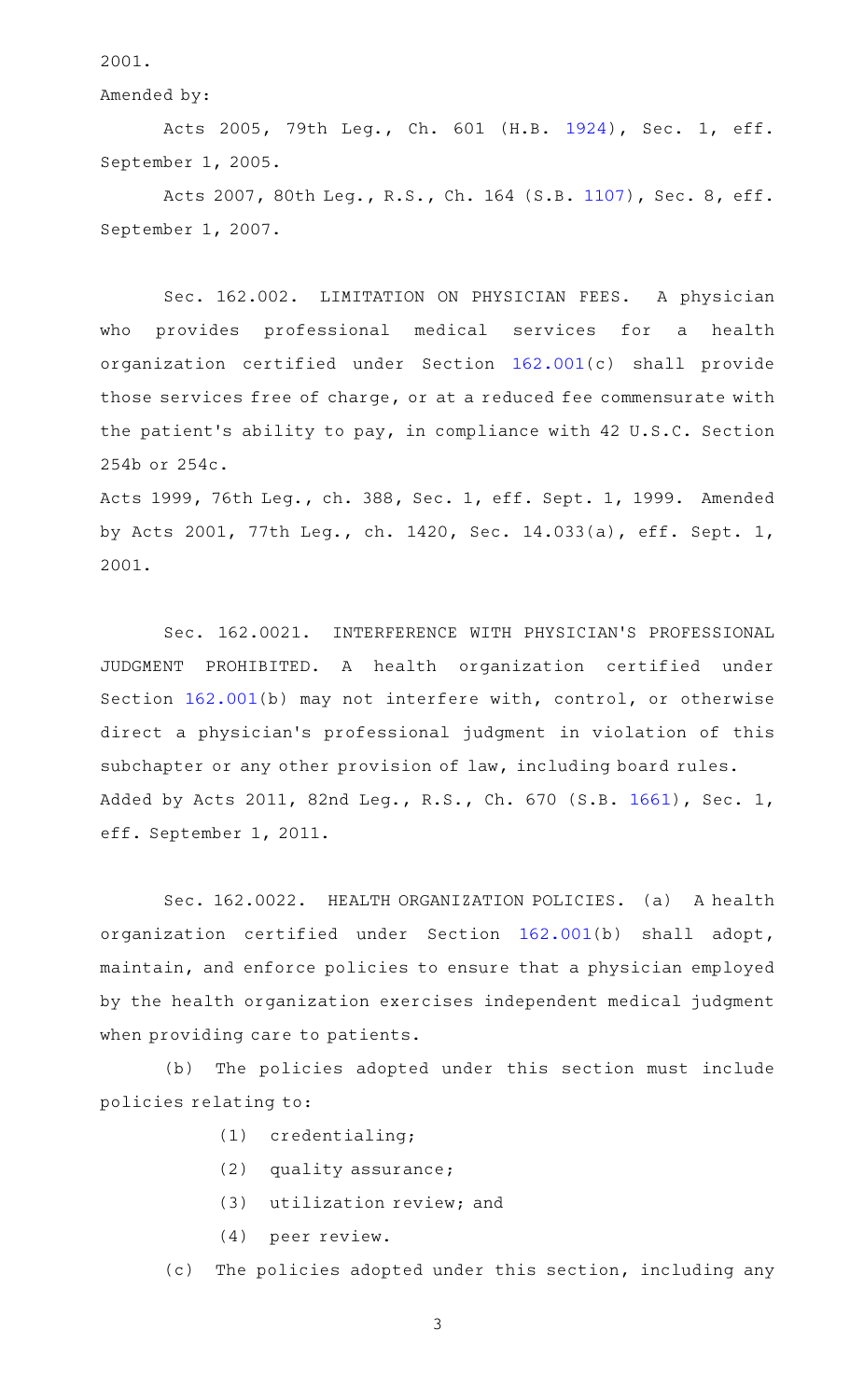amendments to the policies, must be developed by the board of directors or board of trustees, as applicable, of the health organization and approved by an affirmative vote.

(d) The policies of the health organization must be drafted and interpreted in a manner that reserves the sole authority to engage in the practice of medicine to a physician participating in the health organization, regardless of the physician 's employment status with the health organization.

Added by Acts 2011, 82nd Leg., R.S., Ch. 670 (S.B. [1661](http://www.legis.state.tx.us/tlodocs/82R/billtext/html/SB01661F.HTM)), Sec. 1, eff. January 1, 2012.

Sec. 162.0023. DISCIPLINARY ACTION RESTRICTION. A physician employed by a health organization certified under Section [162.001\(](http://www.statutes.legis.state.tx.us/GetStatute.aspx?Code=OC&Value=162.001)b) retains independent medical judgment in providing care to patients, and the health organization may not discipline the physician for reasonably advocating for patient care. Added by Acts 2011, 82nd Leg., R.S., Ch. 670 (S.B. [1661](http://www.legis.state.tx.us/tlodocs/82R/billtext/html/SB01661F.HTM)), Sec. 1, eff. September 1, 2011.

Sec. 162.0024. CONTRACTUAL WAIVER PROHIBITED. (a) The requirements of this subchapter may not be voided or waived by contract.

(b) Notwithstanding Subsection (a), a member of a health organization certified under Section [162.001](http://www.statutes.legis.state.tx.us/GetStatute.aspx?Code=OC&Value=162.001)(b) may establish ethical and religious directives and a physician may contractually agree to comply with those directives.

Added by Acts 2011, 82nd Leg., R.S., Ch. 670 (S.B. [1661](http://www.legis.state.tx.us/tlodocs/82R/billtext/html/SB01661F.HTM)), Sec. 1, eff. September 1, 2011.

Sec. 162.003. REFUSAL TO CERTIFY; REVOCATION; PENALTY. On a determination that a health organization commits a violation of this subtitle or is established, organized, or operated in violation of or with the intent to violate this subtitle, the board may:

(1) refuse to certify the health organization on application for certification by the organization under Section [162.001;](http://www.statutes.legis.state.tx.us/GetStatute.aspx?Code=OC&Value=162.001)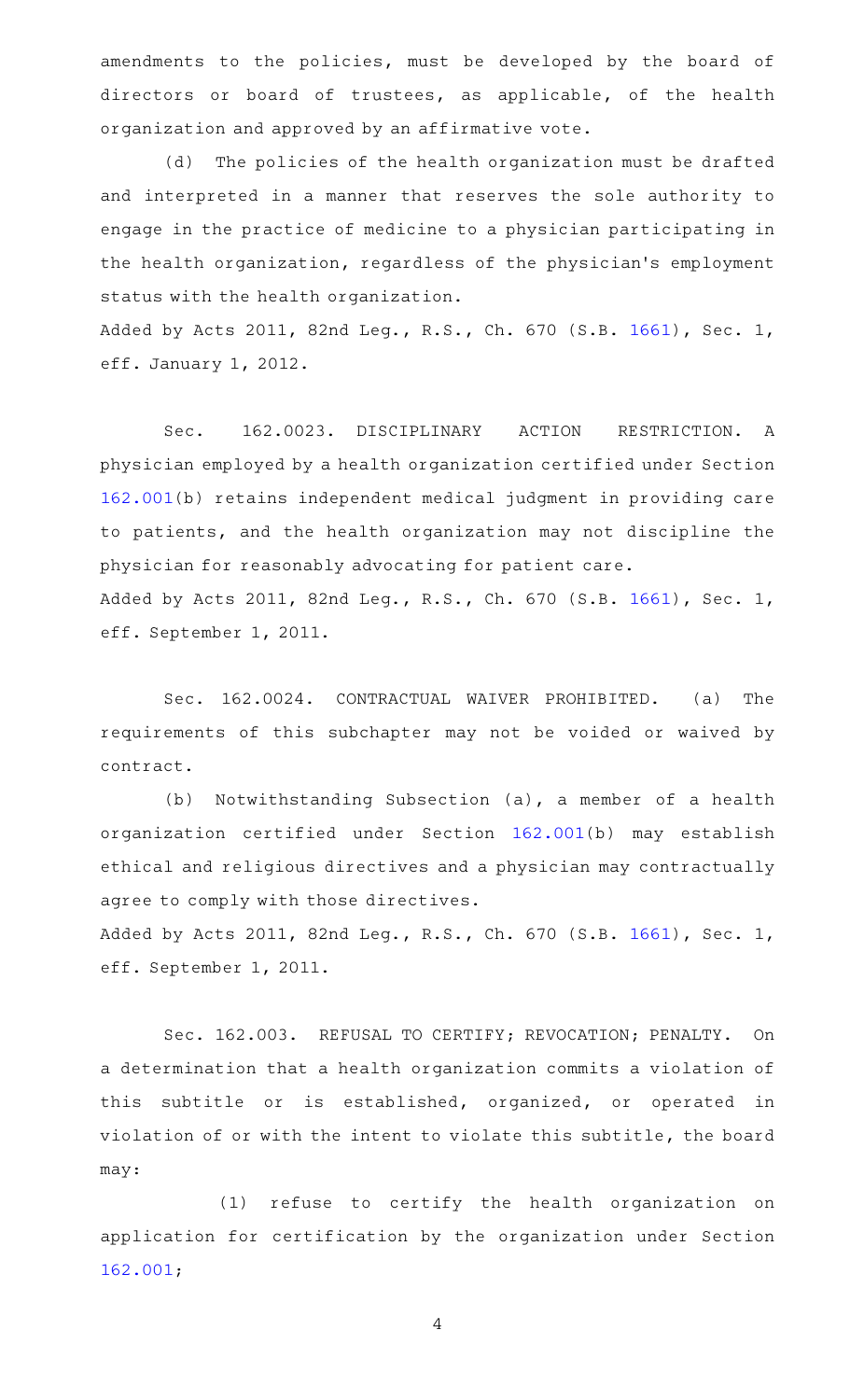(2) revoke a certification made under Section [162.001](http://www.statutes.legis.state.tx.us/GetStatute.aspx?Code=OC&Value=162.001) to that organization; or

(3) impose an administrative penalty against the health organization under Subchapter [A,](http://www.statutes.legis.state.tx.us/GetStatute.aspx?Code=OC&Value=165.001) Chapter [165.](http://www.statutes.legis.state.tx.us/GetStatute.aspx?Code=OC&Value=165) Acts 1999, 76th Leg., ch. 388, Sec. 1, eff. Sept. 1, 1999. Amended by Acts 2001, 77th Leg., ch. 1420, Sec. 14.033(a), eff. Sept. 1, 2001.

Amended by:

Acts 2011, 82nd Leg., R.S., Ch. 670 (S.B. [1661](http://www.legis.state.tx.us/tlodocs/82R/billtext/html/SB01661F.HTM)), Sec. 2, eff. September 1, 2011.

Acts 2019, 86th Leg., R.S., Ch. 771 (H.B. [1532](http://www.legis.state.tx.us/tlodocs/86R/billtext/html/HB01532F.HTM)), Sec. 1, eff. September 1, 2019.

Sec. 162.004. PROCEDURES FOR AND DISPOSITION OF COMPLAINTS AGAINST CERTAIN HEALTH ORGANIZATIONS. (a) The board shall accept and process complaints against a health organization certified under Section [162.001](http://www.statutes.legis.state.tx.us/GetStatute.aspx?Code=OC&Value=162.001)(b) for alleged violations of this subchapter or any other provision of this subtitle applicable to a health organization in the same manner as provided under Subchapter [B](http://www.statutes.legis.state.tx.us/GetStatute.aspx?Code=OC&Value=154.051), Chapter [154,](http://www.statutes.legis.state.tx.us/GetStatute.aspx?Code=OC&Value=154) and the rules adopted under that subchapter, including the requirements to:

(1) maintain a system to promptly and efficiently act on complaints filed with the board;

 $(2)$  with respect to a health organization that is the subject of a complaint, notify the health organization that a complaint has been filed, disclose the nature of the complaint, and provide the health organization with an opportunity to respond to the complaint;

(3) ensure that a complaint is not dismissed without appropriate consideration; and

(4) establish methods by which physicians employed by a health organization are notified of the name, mailing address, and telephone number of the board for the purpose of directing complaints under this section to the board.

(b) Each complaint, adverse report, investigation file, other investigation report, and other investigative information in the possession of or received or gathered by the board or the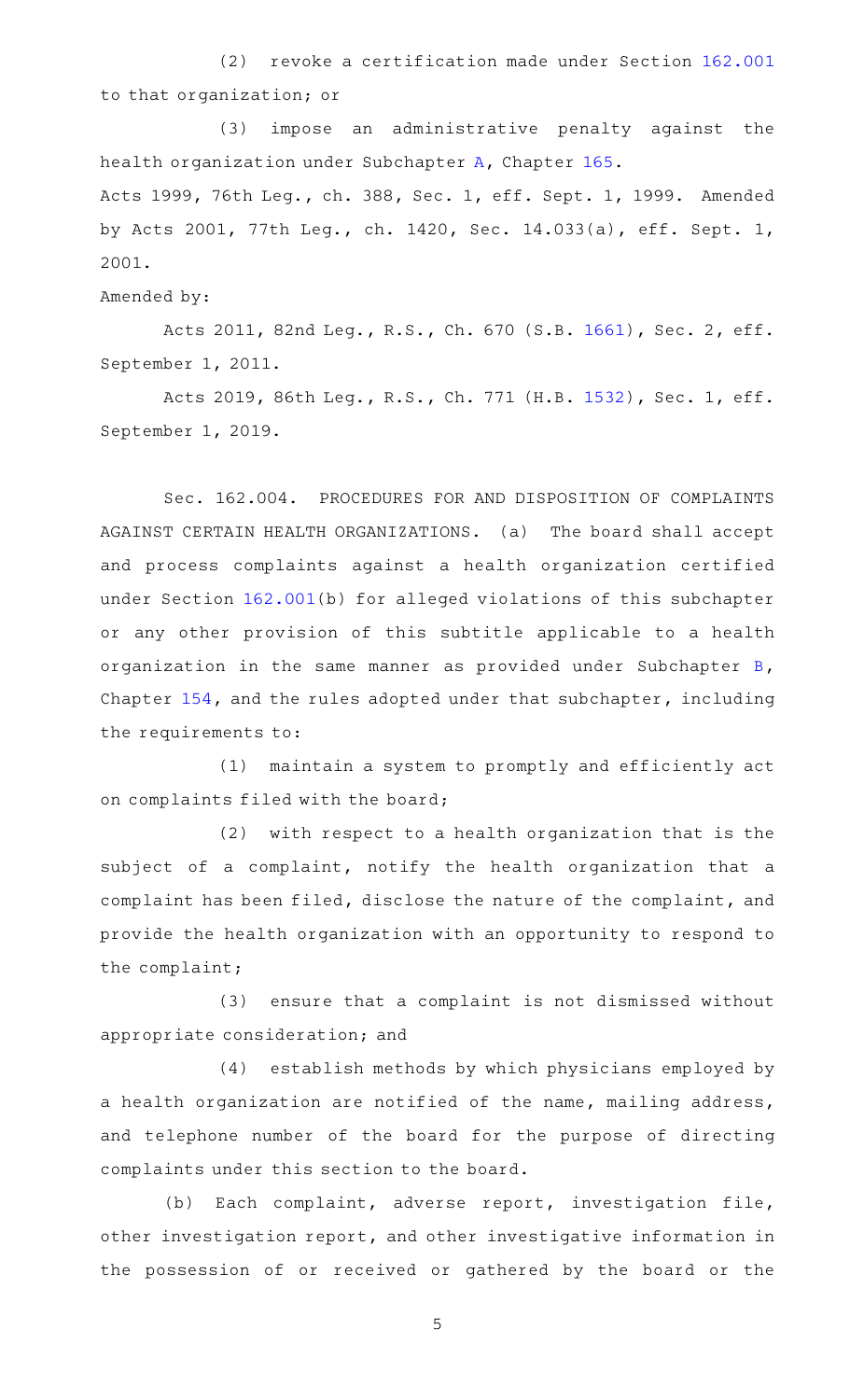board 's employees or agents relating to a health organization certified under Section [162.001\(](http://www.statutes.legis.state.tx.us/GetStatute.aspx?Code=OC&Value=162.001)b) is privileged and confidential and is not subject to discovery, subpoena, or other means of legal compulsion for release to anyone other than the board or the board 's employees or agents involved in the investigation or discipline of a health organization certified under Section [162.001\(](http://www.statutes.legis.state.tx.us/GetStatute.aspx?Code=OC&Value=162.001)b).

(c) The board may dispose of a complaint or resolve the investigation of a complaint under this section in a manner provided under Subchapter [A](http://www.statutes.legis.state.tx.us/GetStatute.aspx?Code=OC&Value=164.001), Chapter [164,](http://www.statutes.legis.state.tx.us/GetStatute.aspx?Code=OC&Value=164) to the extent the board determines the provisions of that subchapter can be made applicable to a health organization certified under Section [162.001](http://www.statutes.legis.state.tx.us/GetStatute.aspx?Code=OC&Value=162.001).

(d) This section does not require an individual to file or prohibit an individual from filing a complaint against a health organization certified under Section [162.001](http://www.statutes.legis.state.tx.us/GetStatute.aspx?Code=OC&Value=162.001)(b) directly with the health organization, alone or in connection with a complaint filed with the board under this section, relating to:

(1) the care or services provided by, or the policies of, the health organization; or

(2) an alleged violation by the health organization of this subchapter or any other provision of this subtitle applicable to the health organization.

Added by Acts 2019, 86th Leg., R.S., Ch. 771 (H.B. [1532](http://www.legis.state.tx.us/tlodocs/86R/billtext/html/HB01532F.HTM)), Sec. 2, eff. September 1, 2019.

Sec. 162.005. ANTI-RETALIATION POLICY. (a) A health organization certified under Section [162.001](http://www.statutes.legis.state.tx.us/GetStatute.aspx?Code=OC&Value=162.001)(b) shall develop, implement, and comply with an anti-retaliation policy for physicians under which the health organization may not terminate, demote, retaliate against, discipline, discriminate against, or otherwise penalize a physician for:

(1) filing in good faith a complaint under Section [162.004;](http://www.statutes.legis.state.tx.us/GetStatute.aspx?Code=OC&Value=162.004)

(2) cooperating in good faith with an investigation or proceeding of the board relating to a complaint filed under Section [162.004;](http://www.statutes.legis.state.tx.us/GetStatute.aspx?Code=OC&Value=162.004) or

(3) communicating to a patient in good faith what the physician reasonably believes to be the physician's best,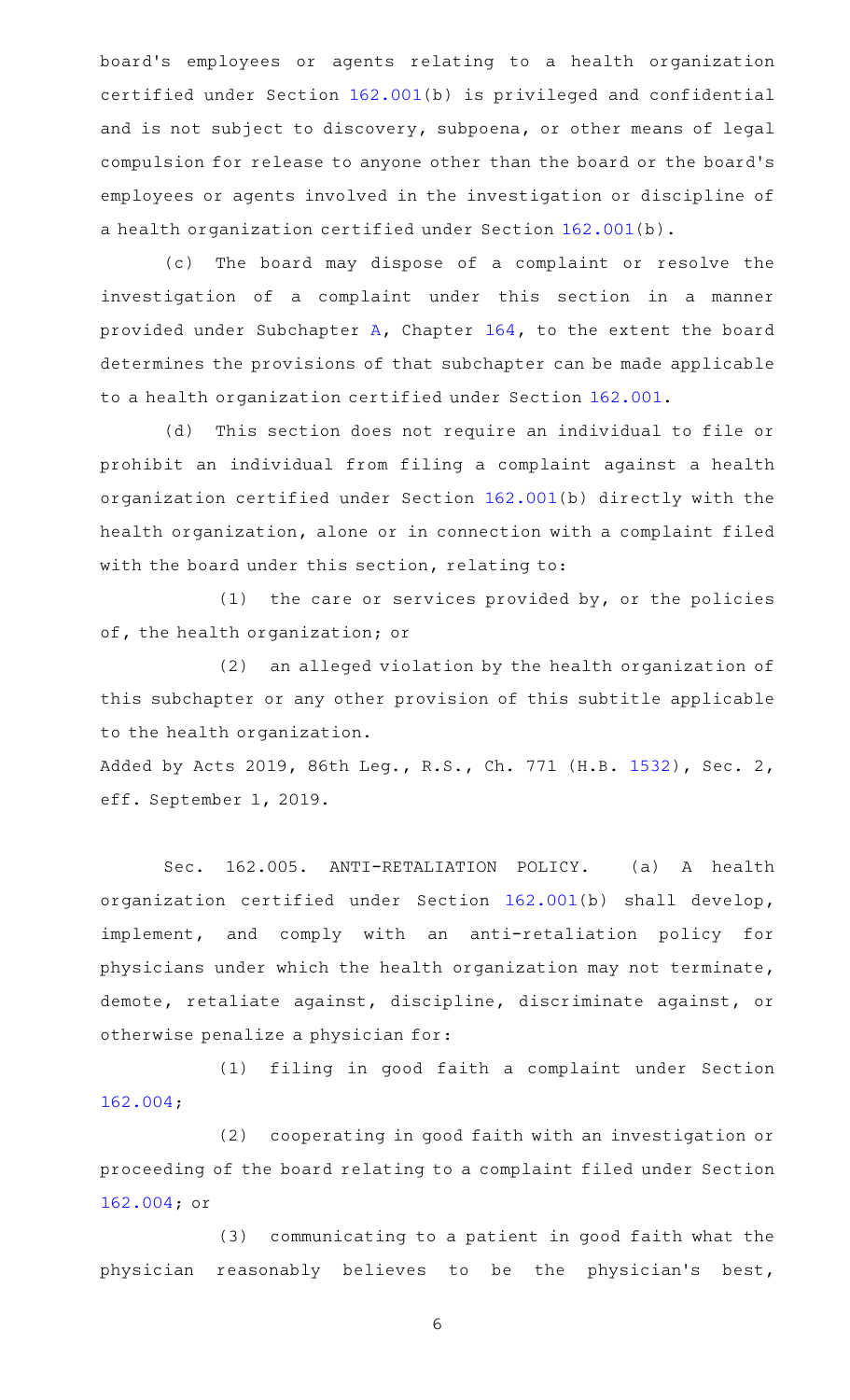independent medical judgment.

(b) On a determination that a health organization certified under Section [162.001\(](http://www.statutes.legis.state.tx.us/GetStatute.aspx?Code=OC&Value=162.001)b) has failed to develop, implement, or comply with a policy described by Subsection (a), the board may take any action allowed under this subtitle or board rule applicable to a health organization.

Added by Acts 2019, 86th Leg., R.S., Ch. 771 (H.B. [1532](http://www.legis.state.tx.us/tlodocs/86R/billtext/html/HB01532F.HTM)), Sec. 2, eff. September 1, 2019.

Sec. 162.006. BIENNIAL REPORT REQUIRED FOR CERTAIN HEALTH ORGANIZATIONS. (a) Each health organization certified under Section [162.001\(](http://www.statutes.legis.state.tx.us/GetStatute.aspx?Code=OC&Value=162.001)b) shall file with the board a biennial report in September of each odd-numbered year if the organization was certified in an odd-numbered year or in September of each even-numbered year if the organization was certified in an even-numbered year. The biennial report must include:

(1) a statement signed and verified by the president or chief executive officer of the health organization that:

 $(A)$  provides the name and mailing address of:

 $(i)$  the health organization;

(ii) each member of the health organization, except that if the health organization has no members, a statement indicating that fact;

(iii) each member of the board of directors of the health organization; and

(iv) each officer of the health organization; and

(B) discloses any change in the composition of the board of directors since the date of the most recent biennial report;

 $(2)$  a statement signed and verified by the president or chief executive officer of the health organization that:

(A) indicates whether the health organization's certificate of formation or bylaws were amended since the date of the most recent biennial report;

(B) if applicable, provides a concise explanation of the amendments and states whether the amendments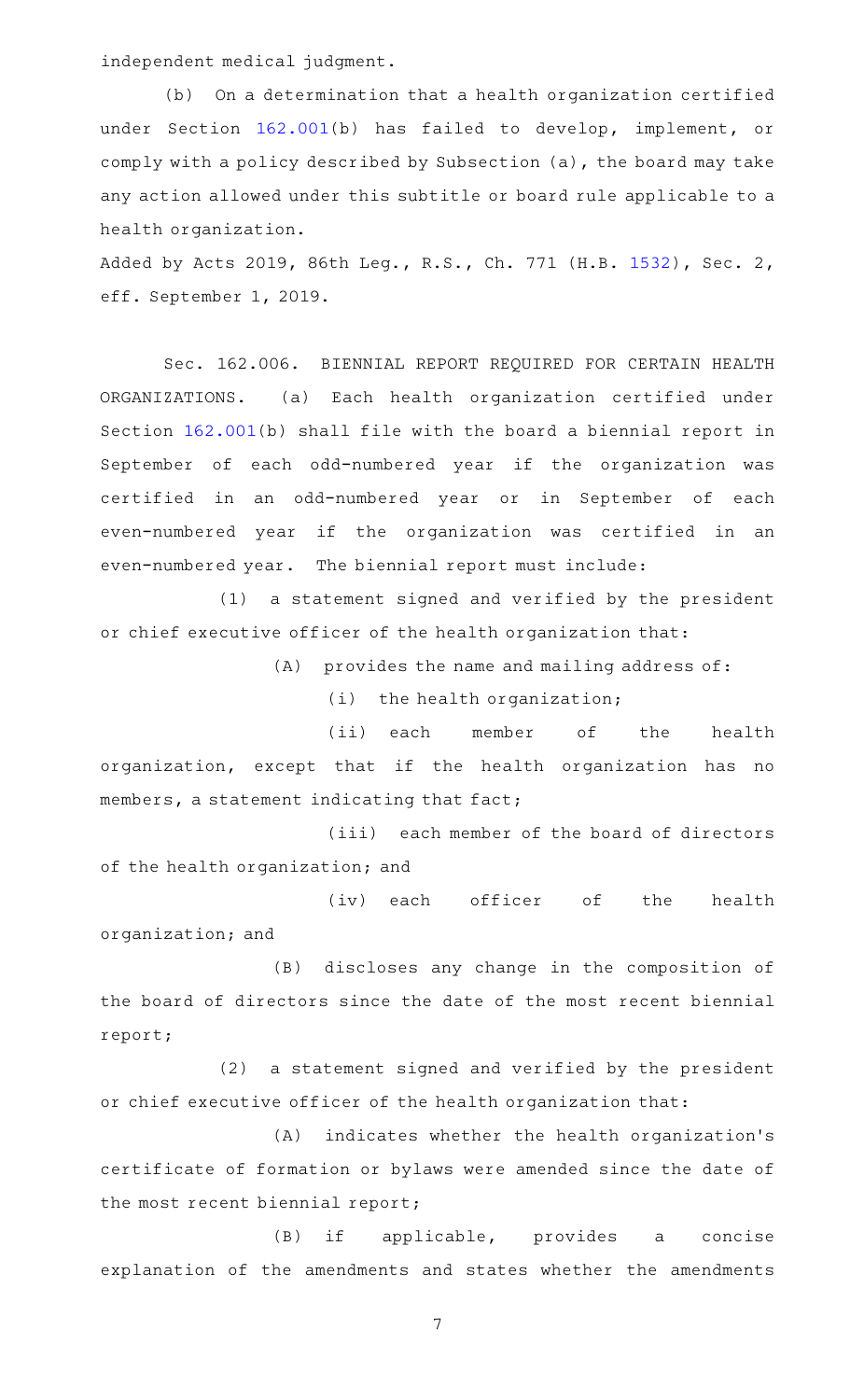were recommended or approved by the board of directors; and

(C) has attached to the statement a copy of the organization 's current certificate of formation and bylaws if a copy is not already on file with the board;

(3) a statement from each current director of the health organization, signed and verified by the director:

(A) stating that the director is licensed by the board to practice medicine, is actively engaged in the practice of medicine, and has no restrictions on the director 's license;

(B) stating that the director will, as a director:

(i) exercise independent judgment in all matters, specifically including matters relating to credentialing, quality assurance, utilization review, peer review, and the practice of medicine;

(ii) exercise best efforts to cause the health organization to comply with all relevant provisions of this subtitle and board rules; and

(iii) immediately report to the board any action or event the director reasonably and in good faith believes constitutes a violation or attempted violation of this subtitle or board rules;

(C) identifying and concisely explaining the nature of each financial relationship the director has, if any, with a member, another director, or a supplier of the health organization or an affiliate of those persons; and

(D) stating that the director has disclosed all financial relationships described by Paragraph (C); and

(4) a statement signed and verified by the president or chief executive officer of the health organization indicating that the health organization is in compliance with the requirements for continued certification provided by this subtitle and board rules.

(b) A health organization required to submit a biennial report under Subsection (a) shall submit with the report a fee in the amount prescribed by board rule.

(c) Not later than January 1 of each year, the board shall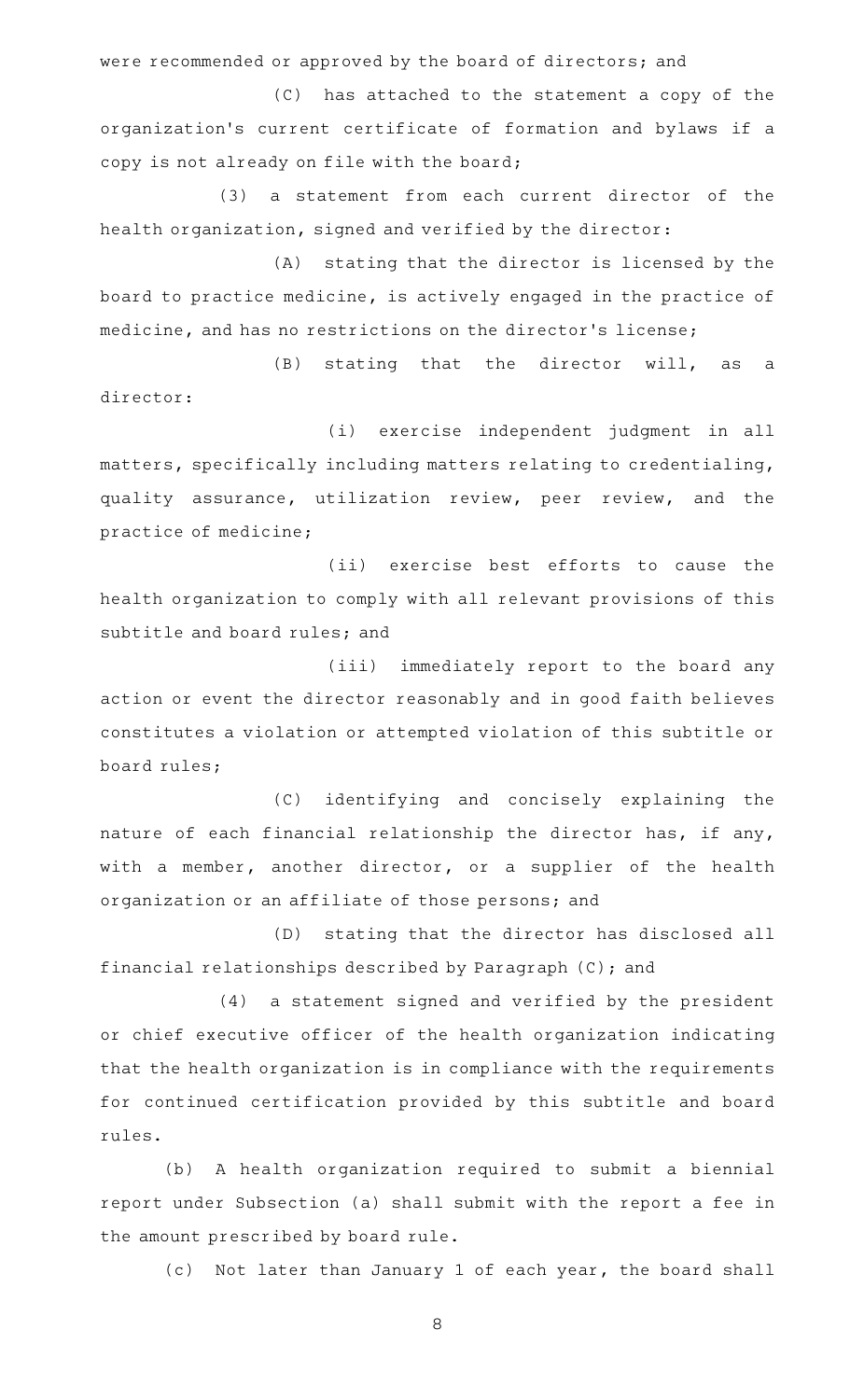publish on the board 's Internet website the information provided to the board in each statement under Subsection (a)(1).

(d) Information provided to the board in each statement under Subsections (a)(2), (3), and (4) is public information subject to disclosure under Chapter [552,](http://www.statutes.legis.state.tx.us/GetStatute.aspx?Code=GV&Value=552) Government Code.

(e) The board may adopt rules necessary to implement this section.

Added by Acts 2019, 86th Leg., R.S., Ch. 771 (H.B. [1532](http://www.legis.state.tx.us/tlodocs/86R/billtext/html/HB01532F.HTM)), Sec. 2, eff. September 1, 2019.

SUBCHAPTER B. AUTHORITY TO FORM CERTAIN ENTITIES

Sec. 162.051. AUTHORITY TO FORM CERTAIN JOINTLY OWNED ENTITIES. (a) Except as provided by Section [165.155](http://www.statutes.legis.state.tx.us/GetStatute.aspx?Code=OC&Value=165.155), a physician and an optometrist or therapeutic optometrist may, for a purpose described by Subsection (b), organize, jointly own, and manage any legal entity, including:

(1) a partnership under the Texas Revised Partnership Act (Article 6132b-1.01 et seq., Vernon 's Texas Civil Statutes);

(2) a limited partnership under the Texas Revised Limited Partnership Act (Article 6132a-1, Vernon's Texas Civil Statutes); and

(3) a limited liability company under the Texas Limited Liability Company Act (Article 1528n, Vernon 's Texas Civil Statutes).

(b) An entity authorized under Subsection (a) may:

(1) own real property, other physical facilities, or equipment for the delivery of health care services or management;

 $(2)$  lease, rent, or otherwise acquire the use of real property, other physical facilities, or equipment for the delivery of health care services or management; or

(3) employ or otherwise use a person who is not a physician, optometrist, or therapeutic optometrist for the delivery of health care services or management.

(c) Only a physician, optometrist, or therapeutic optometrist may own an interest in an entity authorized under Subsection (a). This subsection does not prohibit an entity from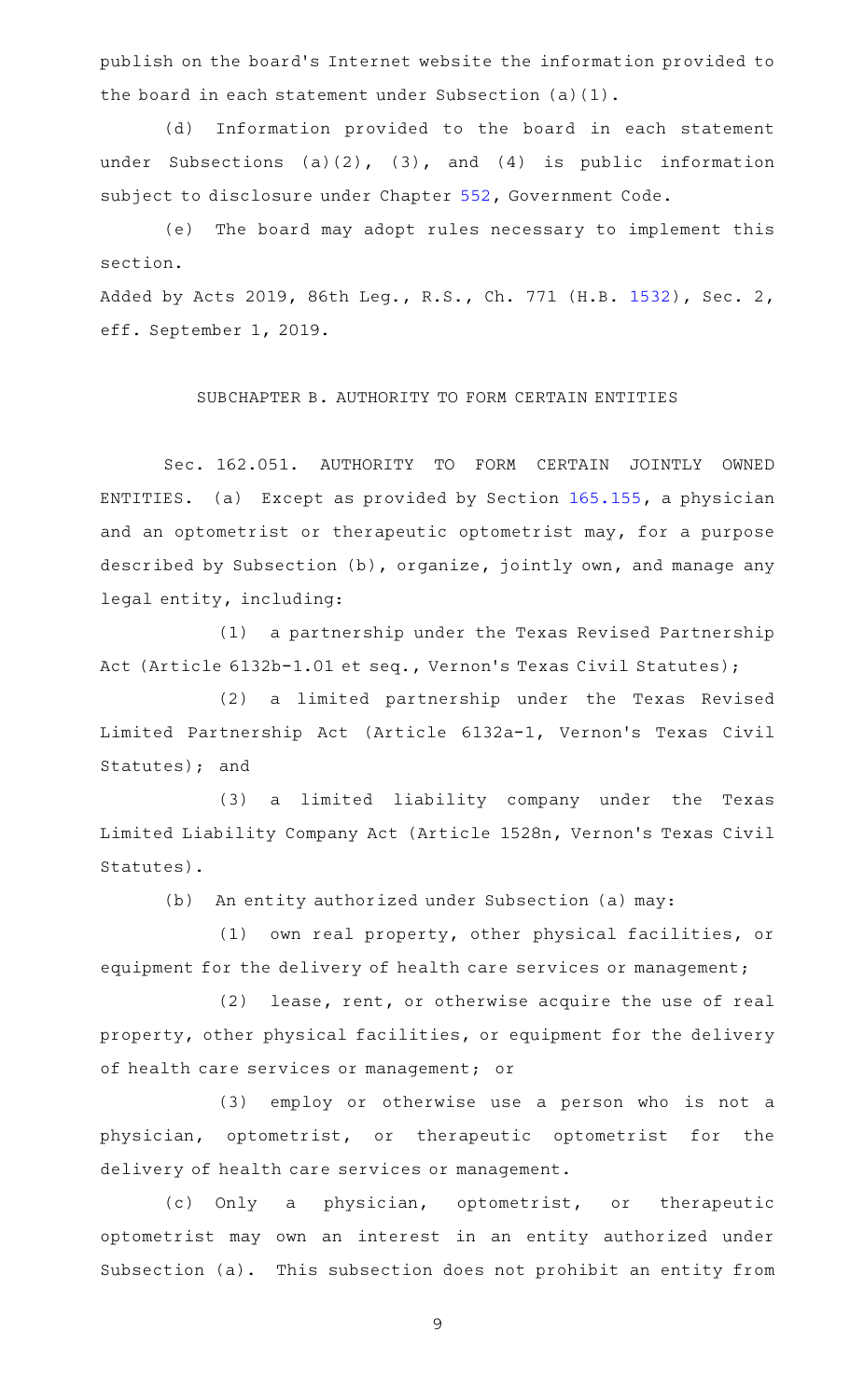making one or more payments to an owner 's estate following the owner 's death under an agreement with the owner or as otherwise authorized or required by law. Added by Acts 2001, 77th Leg., ch. 1420, Sec. 14.033(a), eff. Sept. 1, 2001.

Sec. [162.052.](http://www.statutes.legis.state.tx.us/GetStatute.aspx?Code=OC&Value=162.052) NOTICE OF CERTAIN OWNERSHIP INTERESTS. (a) In this section, "niche hospital" has the meaning assigned by Section [105.002.](http://www.statutes.legis.state.tx.us/GetStatute.aspx?Code=OC&Value=105.002)

(b) A physician shall notify the Department of State Health Services of any ownership interest held by the physician in a niche hospital.

(c) Subsection (b) does not apply to an ownership interest in publicly available shares of a registered investment company, such as a mutual fund, that owns publicly traded equity securities or debt obligations issued by a niche hospital or an entity that owns the niche hospital.

(d) The board, in consultation with the Department of State Health Services, shall adopt rules governing the form and content of the notice required by Subsection (b).

Added by Acts 2005, 79th Leg., Ch. 836 (S.B. [872](http://www.legis.state.tx.us/tlodocs/79R/billtext/html/SB00872F.HTM)), Sec. 2, eff. September 1, 2005.

Sec. 162.053. JOINTLY OWNED ENTITIES WITH PHYSICIAN ASSISTANTS. (a) A physician who jointly owns an entity with a physician assistant shall report annually to the board the ownership interest and other information required by board rule.

(b) The board shall assess a fee for processing each report required by Subsection (a).

(c)AAA report filed under Subsection (a) is public information for purposes of Chapter [552,](http://www.statutes.legis.state.tx.us/GetStatute.aspx?Code=GV&Value=552) Government Code. Added by Acts 2011, 82nd Leg., R.S., Ch. 782 (H.B. [2098](http://www.legis.state.tx.us/tlodocs/82R/billtext/html/HB02098F.HTM)), Sec. 4, eff. June 17, 2011.

## SUBCHAPTER C. ANESTHESIA IN OUTPATIENT SETTING

Sec. 162.101. DEFINITION. In this subchapter, "outpatient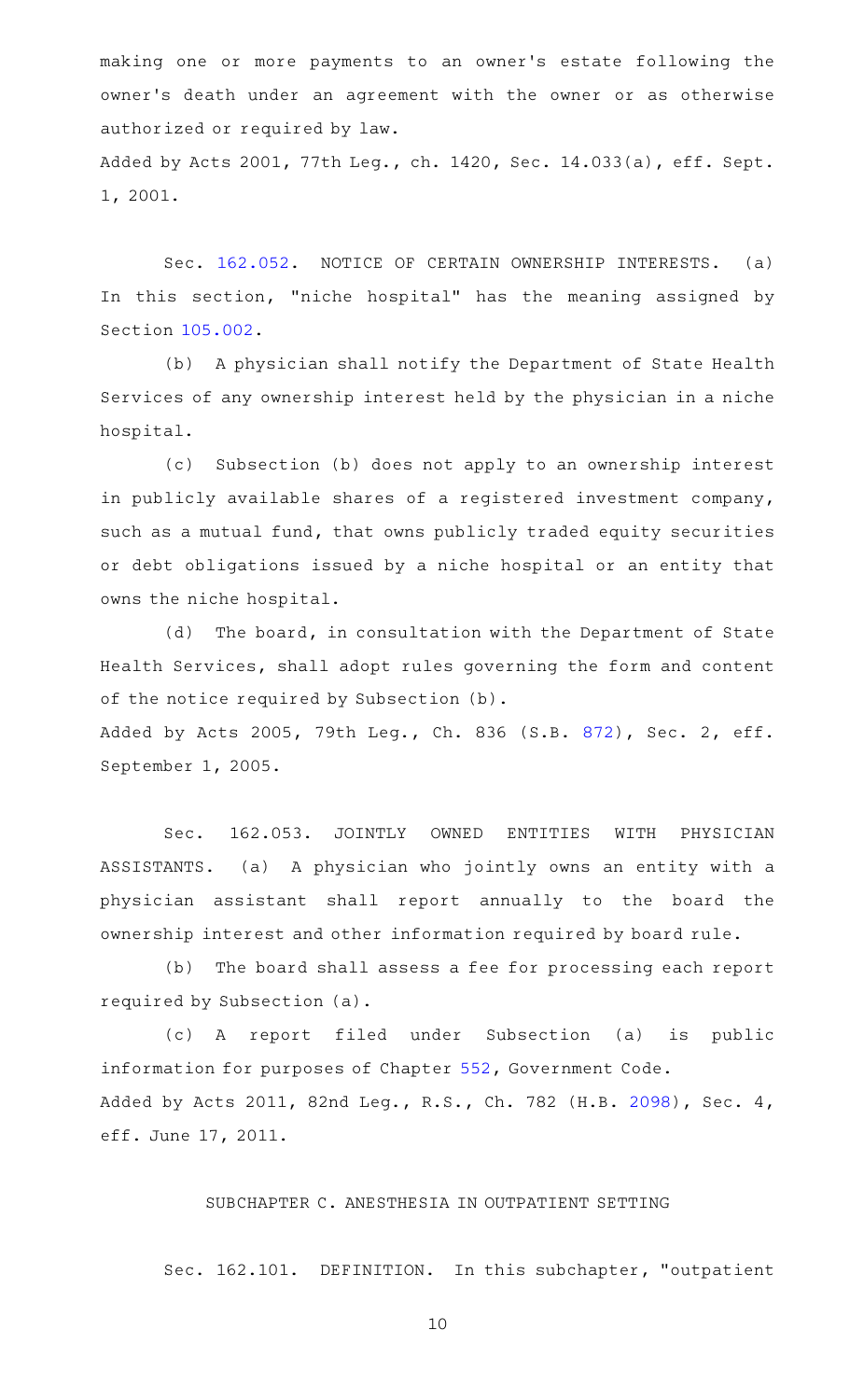setting" means a facility, clinic, center, office, or other setting that is not part of a licensed hospital or a licensed ambulatory surgical center. Added by Acts 2001, 77th Leg., ch. 1420, Sec. 14.033(a), eff. Sept. 1, 2001.

Sec. 162.102. RULES. (a) The board by rule shall establish the minimum standards for anesthesia services provided in an outpatient setting by a person licensed by the board.

(b) The rules adopted under this section must be designed to protect the health, safety, and welfare of the public and include requirements relating to:

(1) general anesthesia, regional anesthesia, and monitored anesthesia care;

(2) patient evaluation, diagnosis, counseling, and preparation;

(3) patient monitoring to be performed and equipment to be used during a procedure and during post-procedure monitoring;

(4) emergency procedures, drugs, and equipment, including education, training, and certification of personnel, as appropriate, and including protocols for transfers to a hospital;

(5) the documentation necessary to demonstrate compliance with this subchapter; and

(6) the period in which protocols or procedures covered by rules of the board shall be reviewed, updated, or amended.

(c) The board shall cooperate with the Texas Board of Nursing in the adoption of rules under this subchapter to eliminate, to the extent possible, conflicts between the rules adopted by each board.

Added by Acts 2001, 77th Leg., ch. 1420, Sec. 14.033(a), eff. Sept. 1, 2001.

# Amended by:

Acts 2007, 80th Leg., R.S., Ch. 889 (H.B. [2426\)](http://www.legis.state.tx.us/tlodocs/80R/billtext/html/HB02426F.HTM), Sec. 34, eff. September 1, 2007.

Sec. 162.103. APPLICABILITY. Rules adopted by the board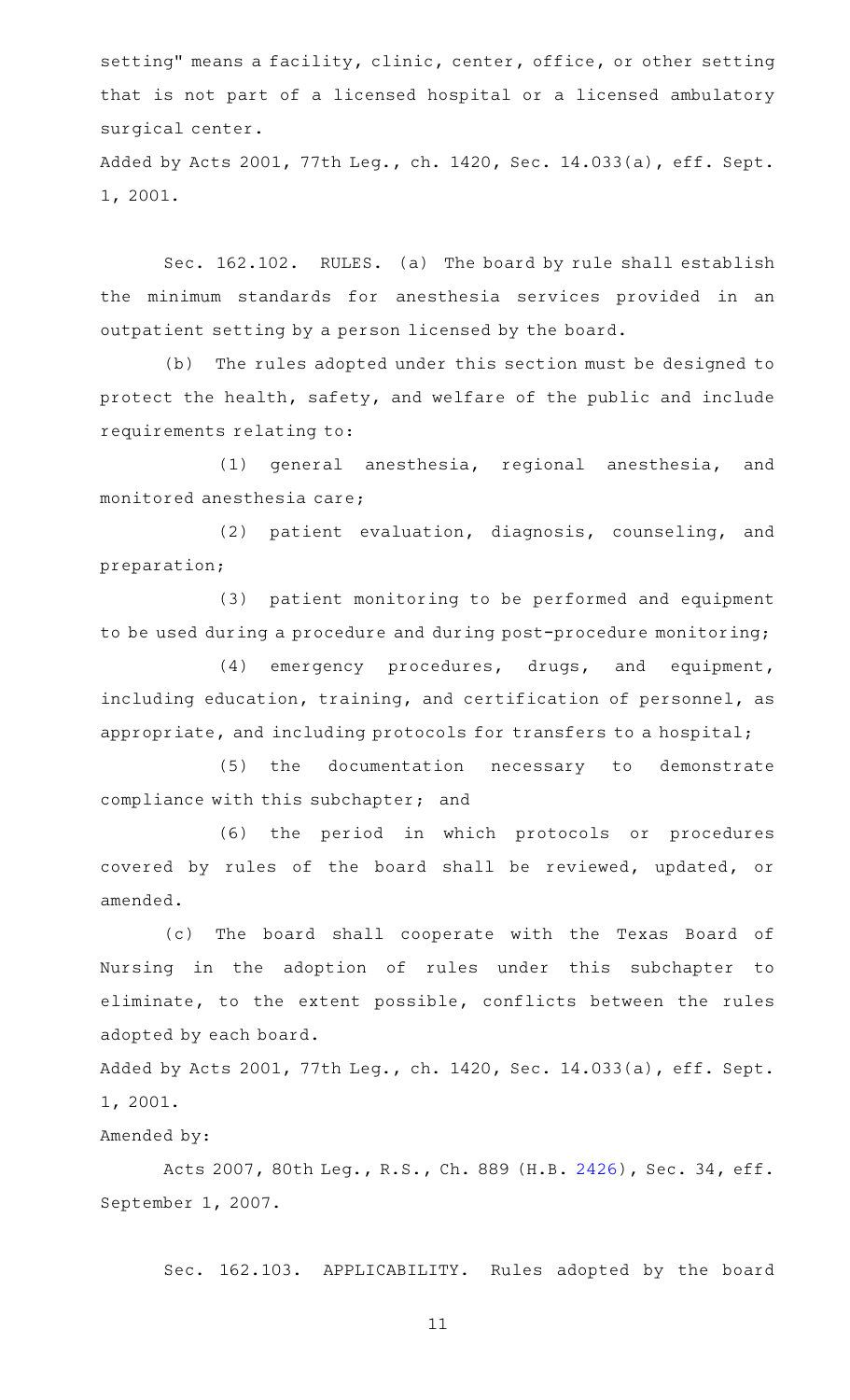under this subchapter do not apply to:

(1) an outpatient setting in which only local anesthesia, peripheral nerve blocks, or both are used in a total dosage amount that does not exceed 50 percent of the recommended maximum safe dosage per outpatient visit;

(2) a licensed hospital, including an outpatient facility of the hospital that is located separate from the hospital;

(3) a licensed ambulatory surgical center;

(4) a clinic located on land recognized as tribal land by the federal government and maintained or operated by a federally recognized Indian tribe or tribal organization as listed by the United States secretary of the interior under 25 U.S.C. Section 479a-1 or as listed under a successor federal statute or regulation;

(5) a facility maintained or operated by a state or local governmental entity;

(6) a clinic directly maintained or operated by the United States; or

(7) an outpatient setting accredited by:

(A) The Joint Commission relating to ambulatory surgical centers;

(B) the American Association for Accreditation of Ambulatory Surgery Facilities; or

(C) the Accreditation Association for Ambulatory Health Care.

Added by Acts 2001, 77th Leg., ch. 1420, Sec. 14.033(a), eff. Sept. 1, 2001.

Amended by:

Acts 2005, 79th Leg., Ch. 269 (S.B. [419](http://www.legis.state.tx.us/tlodocs/79R/billtext/html/SB00419F.HTM)), Sec. 1.31, eff. September 1, 2005.

Acts 2013, 83rd Leg., R.S., Ch. 596 (S.B. [978](http://www.legis.state.tx.us/tlodocs/83R/billtext/html/SB00978F.HTM)), Sec. 1, eff. September 1, 2013.

Sec. 162.104. REGISTRATION REQUIRED. (a) The board shall require each physician who administers anesthesia or performs a surgical procedure for which anesthesia services are provided in an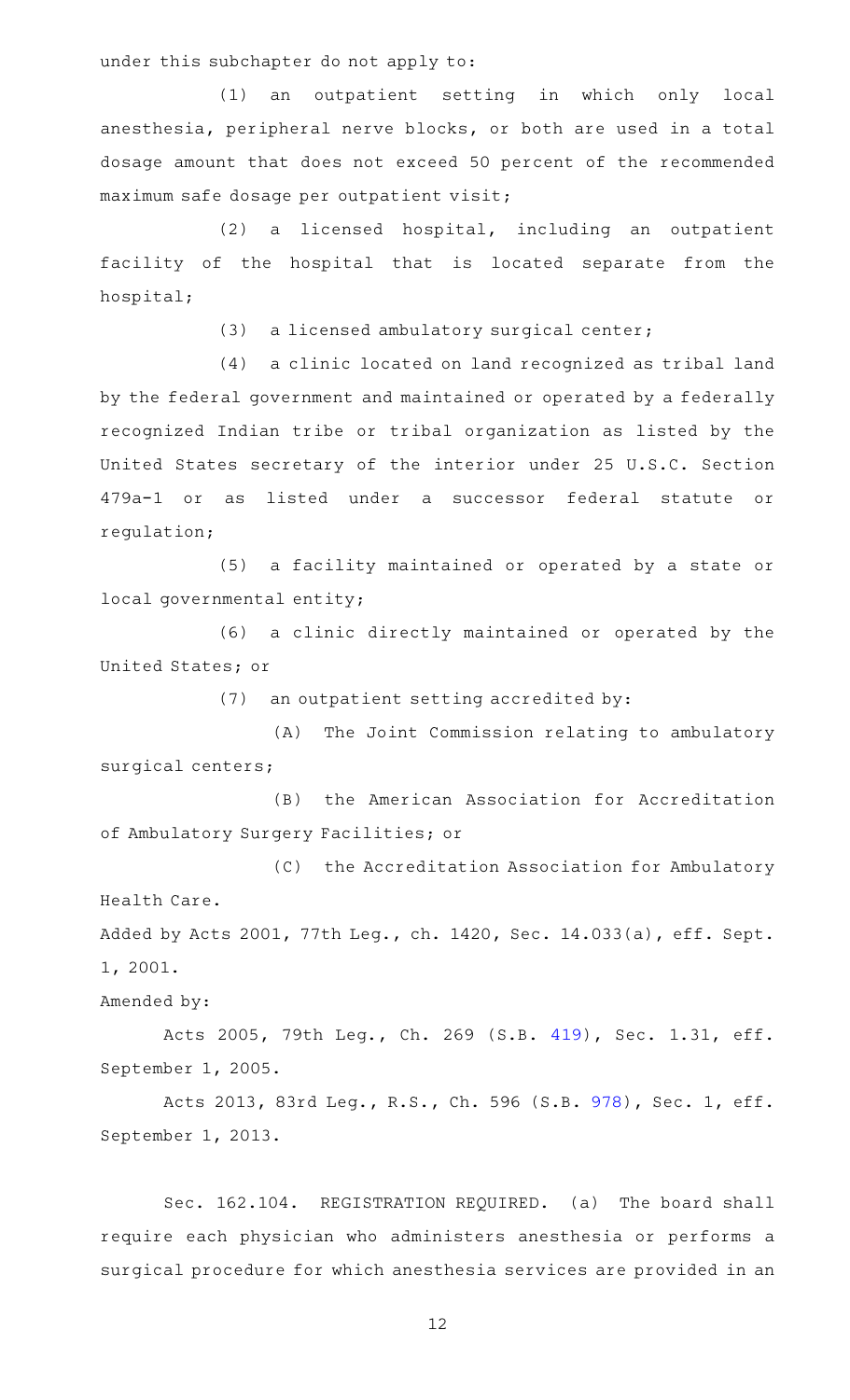outpatient setting to register with the board on a form prescribed by the board and to pay a fee to the board in an amount established by the board.

(b) The board shall coordinate the registration required under this section with the registration required under Chapter [156](http://www.statutes.legis.state.tx.us/GetStatute.aspx?Code=OC&Value=156) so that the times of registration, payment, notice, and imposition of penalties for late payment are similar and provide a minimum of administrative burden to the board and to physicians. Added by Acts 2001, 77th Leg., ch. 1420, Sec. 14.033(a), eff. Sept. 1, 2001. Amended by Acts 2003, 78th Leg., ch. 202, Sec. 25, eff. June 10, 2003.

Sec. 162.105. COMPLIANCE WITH ANESTHESIA RULES. (a) A physician who practices medicine in this state and who administers anesthesia or performs a surgical procedure for which anesthesia services are provided in an outpatient setting shall comply with the rules adopted under this subchapter.

(b) The board may require a physician to submit and comply with a corrective action plan to remedy or address any current or potential deficiencies with the physician's provision of anesthesia in an outpatient setting in accordance with this subtitle or rules of the board.

Added by Acts 2001, 77th Leg., ch. 1420, Sec. 14.033(a), eff. Sept. 1, 2001.

Sec. 162.106. INSPECTIONS. (a) The board may conduct inspections of a physician 's equipment and office procedures that relate to the provision of anesthesia in an outpatient setting as necessary to enforce this subchapter.

(b) The board may establish a risk-based inspection process in which the board conducts inspections based on the length of time since:

(1) the equipment and outpatient setting were last inspected; and

 $(2)$  the physician submitted to inspection.

(c) The board may contract with another state agency or qualified person to conduct the inspections.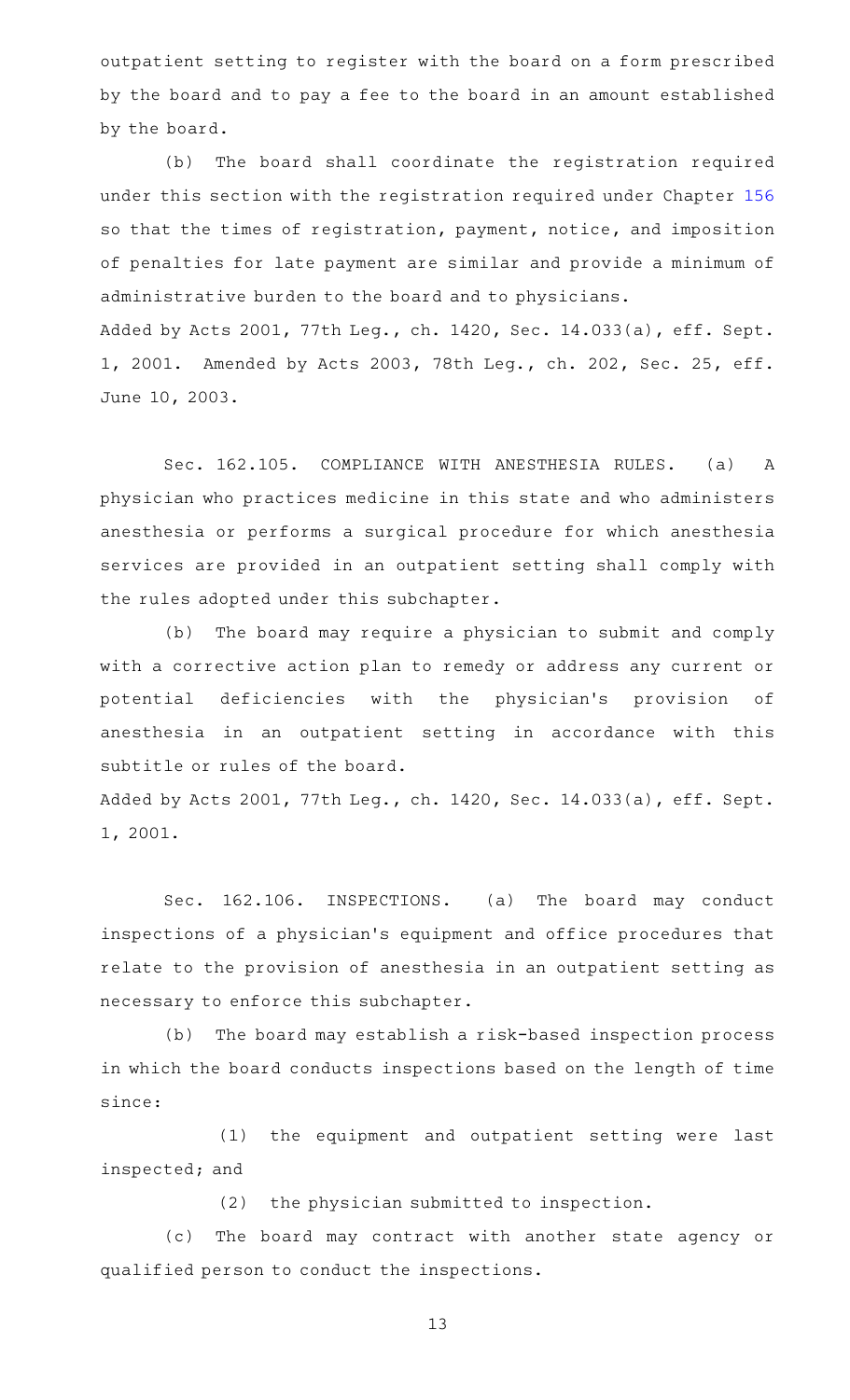(d) Unless it would jeopardize an ongoing investigation, the board shall provide at least five business days' notice before conducting an on-site inspection under this section.

(e) The board shall maintain a record of the outpatient settings in which physicians provide anesthesia.

(f)AAA physician who provides anesthesia in an outpatient setting shall inform the board of any other physician with whom the physician shares equipment used to administer anesthesia.

(g) This section does not require the board to make an on-site inspection of a physician 's office.

Added by Acts 2001, 77th Leg., ch. 1420, Sec. 14.033(a), eff. Sept. 1, 2001.

## Amended by:

Acts 2019, 86th Leg., R.S., Ch. 1231 (H.B. [1504](http://www.legis.state.tx.us/tlodocs/86R/billtext/html/HB01504F.HTM)), Sec. 9, eff. September 1, 2019.

Sec. 162.107. REQUESTS FOR INSPECTION AND ADVISORY OPINION. (a) The board may consider a request by a physician for an on-site inspection. The board, on payment of a fee established by the board, may conduct the inspection and issue an advisory opinion.

(b) An advisory opinion issued by the board under this section is not binding on the board. Except as provided by Subsection (c), the board may take any action under this subtitle relating to the situation addressed by the advisory opinion that the board considers appropriate.

(c)AAA physician who requests and relies on an advisory opinion of the board may use the opinion as mitigating evidence in an action or proceeding to impose an administrative penalty or assess a civil penalty under this subtitle. On receipt of proof of reliance on an advisory opinion, the board or court, as appropriate, shall consider the reliance and mitigate imposition of an administrative penalty or assessment of a civil penalty accordingly.

Added by Acts 2001, 77th Leg., ch. 1420, Sec. 14.033(a), eff. Sept. 1, 2001.

## SUBCHAPTER D. PHYSICIAN CREDENTIALING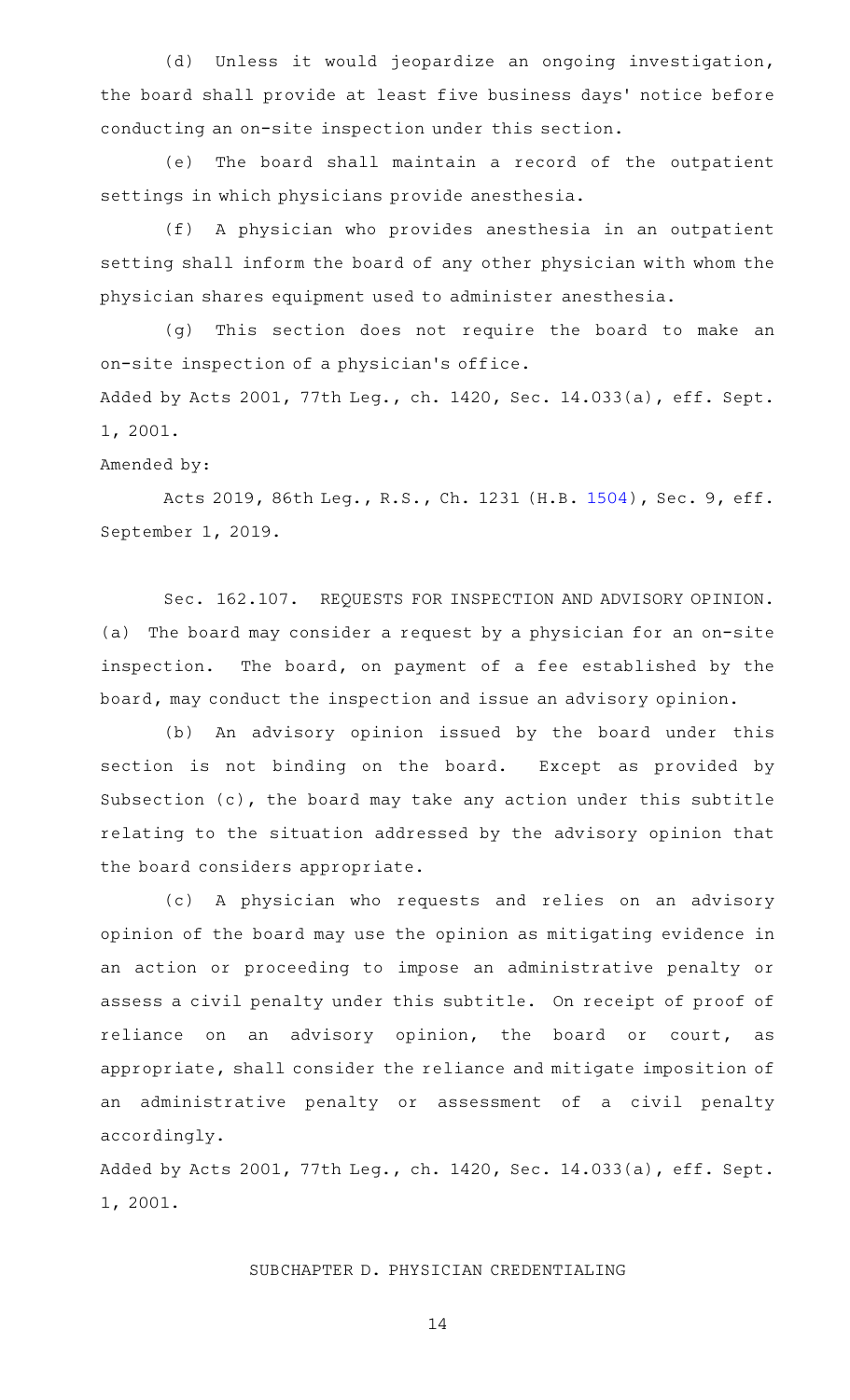#### Sec. 162.151. DEFINITIONS. In this subchapter:

#### (1) "Core credentials data" means:

- (A) name and other demographic data;
- $(B)$  professional education;
- (C) professional training;
- (D) licenses; and

(E) Educational Commission for Foreign Medical Graduates certification.

(2) "Credentials verification organization" means an organization that is certified or accredited and organized to collect, verify, maintain, store, and provide to health care entities a health care practitioner 's verified credentials data, including all corrections, updates, and modifications to that data. For purposes of this subdivision, "certified" or "accredited" includes certification or accreditation by a nationally recognized accreditation organization.

(3) "Health care entity" means:

(A) a health care facility or other health care organization licensed or certified to provide approved medical and allied health services in this state;

(B) an entity licensed by the Texas Department of Insurance as a prepaid health care plan or health maintenance organization or as an insurer to provide coverage for health care services through a network of providers; or

(C) a health care provider entity accepting delegated credentialing functions from a health maintenance organization.

 $(4)$  "Physician" means a holder of or applicant for a license under this subtitle as a medical doctor or doctor of osteopathy.

Added by Acts 2001, 77th Leg., ch. 1420, Sec. 14.033(a), eff. Sept. 1, 2001.

Sec. 162.152. ASSOCIATIONS. Each provision of this subchapter that applies to a health care entity also applies to an association that represents federally qualified health centers.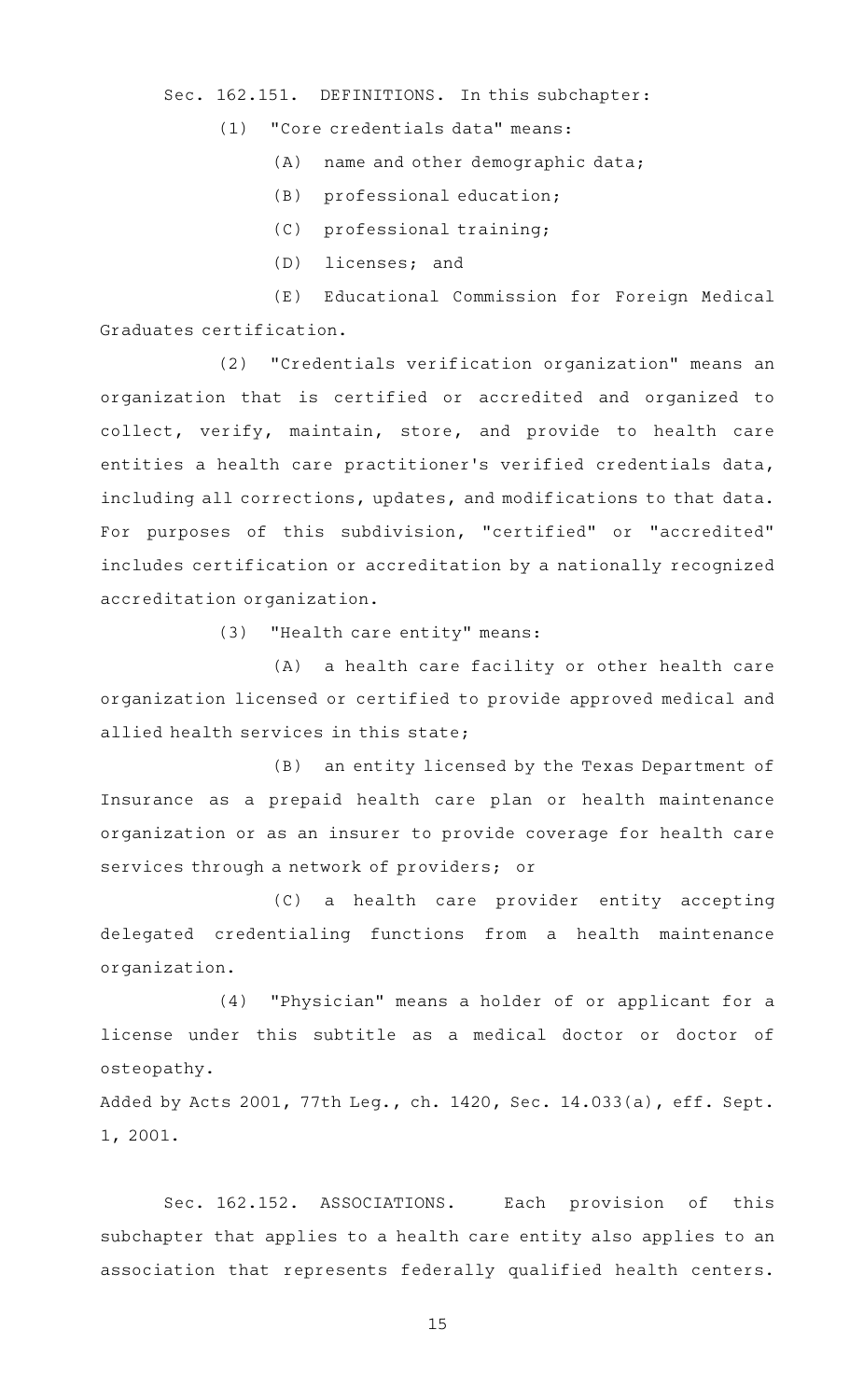For purposes of this section, "federally qualified health center" has the meaning assigned by 42 U.S.C. Section 1396d(l)(2)(B), as amended.

Added by Acts 2001, 77th Leg., ch. 1420, Sec. 14.033(a), eff. Sept. 1, 2001.

Sec. 162.153. STANDARDIZED CREDENTIALS VERIFICATION PROGRAM. (a) The board shall develop standardized forms and guidelines for and administer:

(1) the collection, verification, correction, updating, modification, maintenance, and storage of information relating to physician credentials; and

(2) the release of that information to health care entities or designated credentials verification organizations authorized by the physician to receive that information.

(b) Except as provided by Subsection  $(c)$ , a physician whose core credentials data is submitted to the board is not required to resubmit the data when applying for practice privileges with a health care entity.

 $(c)$  A physician shall:

(1) provide to the board any correction, update, or modification of the physician 's core credentials data not later than the 30th day after the date the data on file is no longer accurate; and

(2) resubmit the physician's core credentials data annually if the physician did not submit a correction, update, or modification during the preceding year.

(d) A health care entity that employs, contracts with, or credentials physicians must use the board to obtain core credentials data for items for which the board is designated or accepted as a primary source by a national accreditation organization. A health care entity may act through its designated credentials verification organization.

(e) This section does not restrict the authority of a health care entity to approve or deny an original or renewal application for hospital staff membership, clinical privileges, or managed care network participation.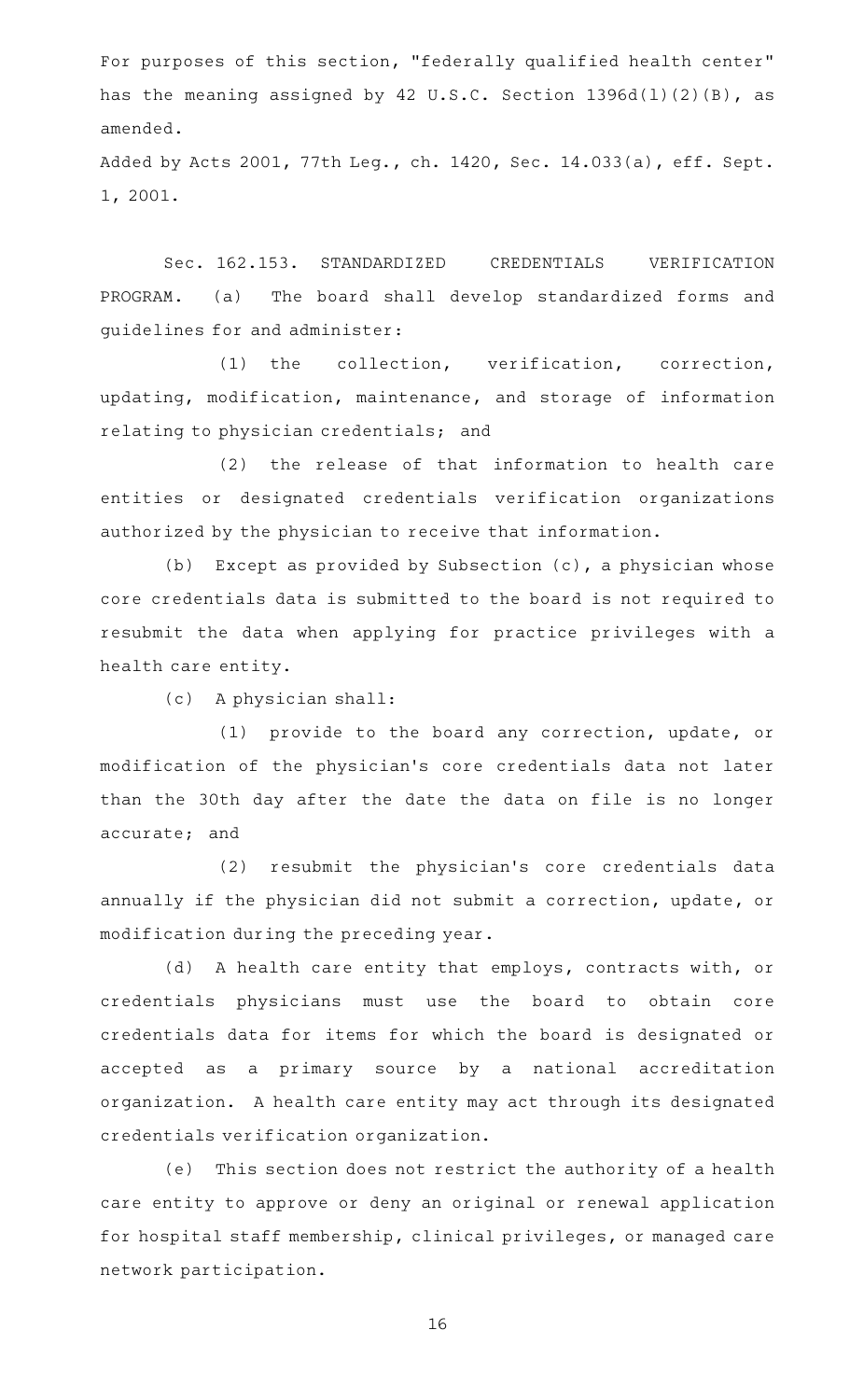Added by Acts 2001, 77th Leg., ch. 1420, Sec. 14.033(a), eff. Sept. 1, 2001.

Sec. 162.154. FURNISHING OF DATA TO HEALTH CARE ENTITY. Not later than the 15th business day after the date the board receives a request for the data, the board shall make available to a health care entity or its designated credentials verification organization all core credentials data it collects on a physician, including any correction, update, or modification of that data, if authorized by the physician.

Added by Acts 2001, 77th Leg., ch. 1420, Sec. 14.033(a), eff. Sept. 1, 2001.

Sec. 162.155. REVIEW OF DATA BY PHYSICIAN. (a) Before releasing a physician 's core credentials data from its data bank for the first time, the board shall provide to the affected physician 15 business days to review the data and request reconsideration or resolution of errors in or omissions from the data. The board shall include with the data any change or clarification made by the physician.

(b) The board shall notify a physician of any change to the physician 's core credentials data when a change is made or initiated by a person other than the physician.

(c)AAA physician may request to review the physician 's core credentials data collected at any time after the initial release of information. The board is not required to hold, release, or modify any information because of the request.

Added by Acts 2001, 77th Leg., ch. 1420, Sec. 14.033(a), eff. Sept. 1, 2001.

Sec. 162.156. DATA DUPLICATION PROHIBITED. (a) A health care entity may not collect or attempt to collect duplicate core credentials data from a physician if the information is already on file with the board. This section does not restrict the right of a health care entity to request additional information not included in the core credentials data on file with the board that is necessary for the entity to credential the physician. A health care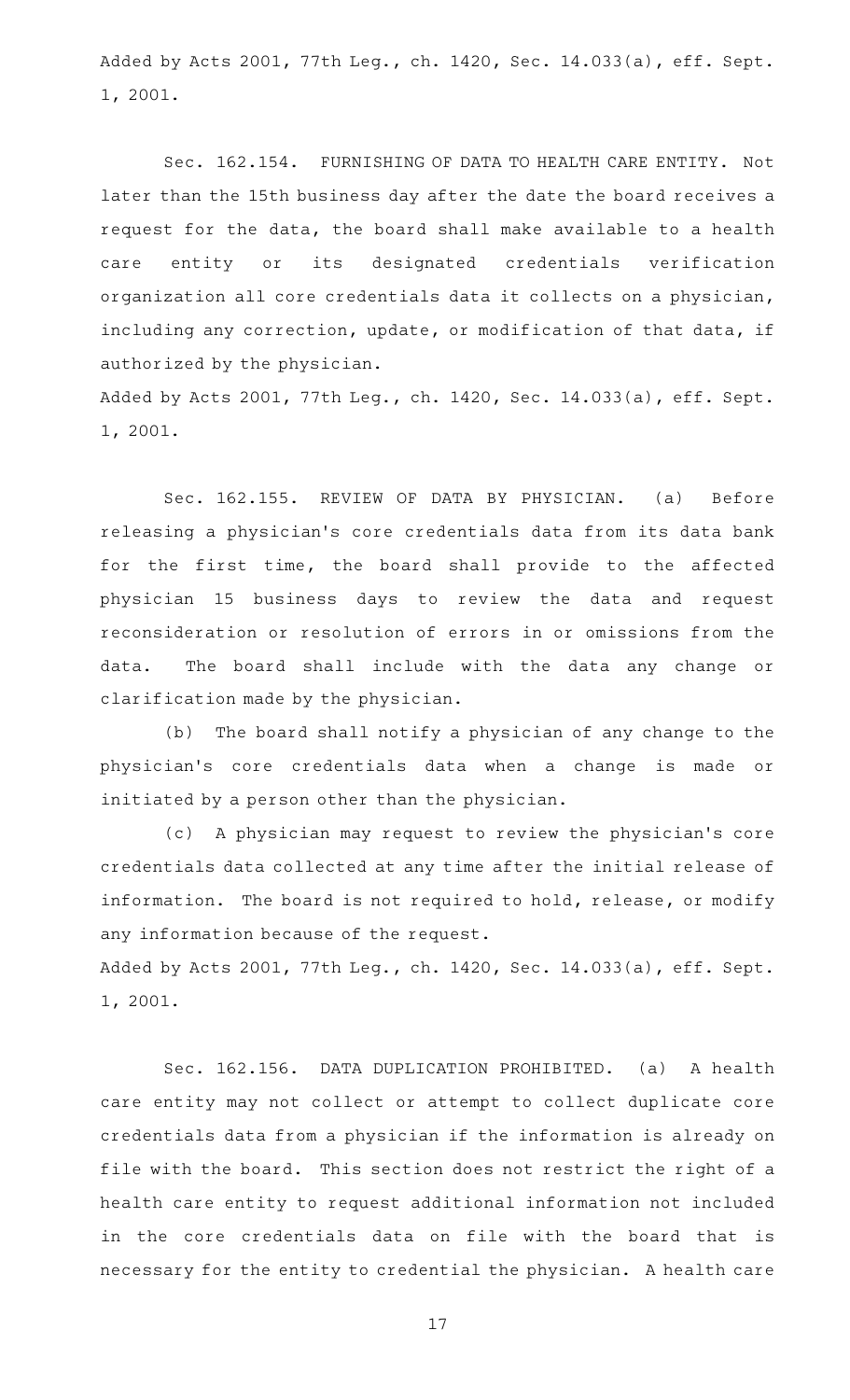entity or its designated credentials verification organization may collect any additional information required by the health care entity's credentialing process from a primary source of that information.

(b) A state agency may not collect or attempt to collect duplicate core credentials data from a physician if the information is already on file with the board. This section does not restrict the right of a state agency to request additional information not included in the core credentials data on file with the board that the agency considers necessary for its specific credentialing purposes.

(c) The board by rule may except from Subsections (a) and (b) a request for core credentials data that is necessary for a health care entity to provide temporary privileges during the credentialing process.

Added by Acts 2001, 77th Leg., ch. 1420, Sec. 14.033(a), eff. Sept. 1, 2001.

Sec. 162.157. IMMUNITY. A health care entity or its designated credentials verification organization is immune from liability arising from its reliance on data furnished by the board under this subchapter.

Added by Acts 2001, 77th Leg., ch. 1420, Sec. 14.033(a), eff. Sept. 1, 2001.

Sec. 162.158. RULES. The board shall adopt rules as necessary to develop and implement the standardized credentials verification program established by this subchapter. Added by Acts 2001, 77th Leg., ch. 1420, Sec. 14.033(a), eff. Sept. 1, 2001.

Sec. 162.159. CONFIDENTIALITY. The information collected, maintained, or stored by the board under this subchapter is privileged and confidential and not subject to discovery, subpoena, or other means of legal compulsion for its release or to disclosure under Chapter [552,](http://www.statutes.legis.state.tx.us/GetStatute.aspx?Code=GV&Value=552) Government Code, except as otherwise provided by this subchapter.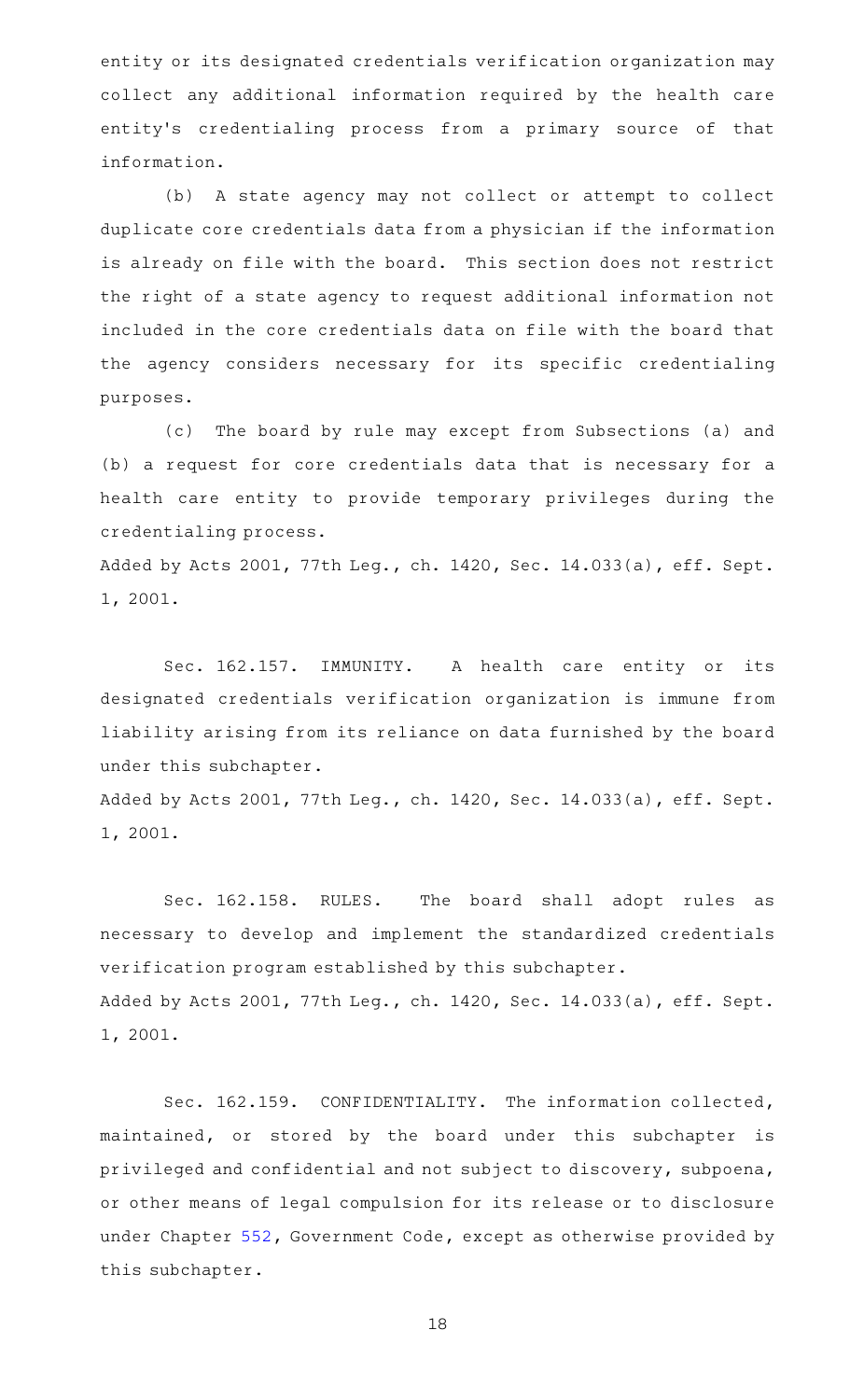Added by Acts 2001, 77th Leg., ch. 1420, Sec. 14.033(a), eff. Sept. 1, 2001.

Sec. 162.160. USE OF INDEPENDENT CONTRACTOR. The board may contract with an independent contractor to collect, verify, maintain, store, or release information. The contract must provide for board oversight and for the confidentiality of the information. If the board contracts with an independent entity that is not a governmental unit to carry out this subchapter, the independent entity is not immune from liability. Added by Acts 2001, 77th Leg., ch. 1420, Sec. 14.033(a), eff. Sept.

1, 2001.

Sec. 162.161. FEES. (a) The board shall prescribe and assess fees in amounts necessary to cover its cost of operating under and administering this subchapter.

(b) The board may waive a fee for a state agency that is required to obtain core credentials data from the board and that Section [162.156](http://www.statutes.legis.state.tx.us/GetStatute.aspx?Code=OC&Value=162.156) prohibits from collecting duplicate data. Added by Acts 2001, 77th Leg., ch. 1420, Sec. 14.033(a), eff. Sept. 1, 2001.

Sec. 162.162. GIFTS, GRANTS, AND DONATIONS. In addition to any fees paid to the board or money appropriated to the board, the board may receive and accept a gift, grant, donation, or other thing of value from any source, including the United States or a private source.

Added by Acts 2001, 77th Leg., ch. 1420, Sec. 14.033(a), eff. Sept. 1, 2001.

SUBCHAPTER E. EMPLOYMENT OF PHYSICIAN BY PRIVATE MEDICAL SCHOOL

Sec. 162.201. EMPLOYMENT OF PHYSICIAN PERMITTED. A private nonprofit medical school that is certified under Section [162.203](http://www.statutes.legis.state.tx.us/GetStatute.aspx?Code=OC&Value=162.203), that is accredited by the Liaison Committee on Medical Education, and that was appropriated funds by the legislature in the 75th Legislature, Regular Session, 1997, may retain, in fulfilling its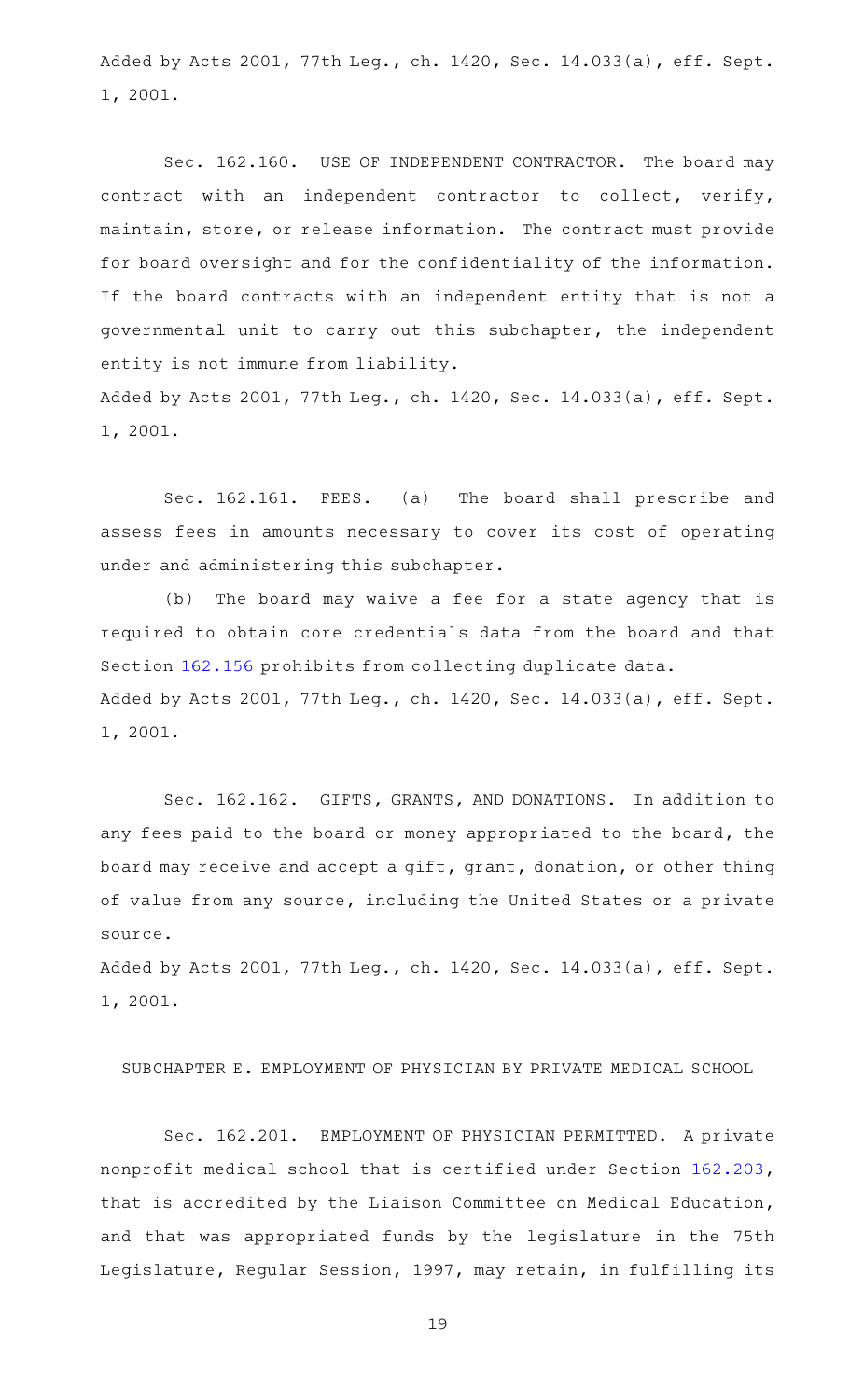educational mission, all or part of the professional income generated by a physician for medical services if the physician is employed as a faculty member of the school and provides medical services as part of the physician 's responsibilities. Added by Acts 2001, 77th Leg., ch. 1420, Sec. 14.033(a), eff. Sept. 1, 2001.

Sec. 162.202. COMMITTEE ESTABLISHED BY SCHOOL. (a) A private medical school subject to this subchapter shall establish a committee consisting of at least five actively practicing physicians who provide care in the clinical program of the private medical school. The committee shall approve existing policies, or adopt new policies if none exist, to ensure that a physician whose professional income is retained under Section [162.201](http://www.statutes.legis.state.tx.us/GetStatute.aspx?Code=OC&Value=162.201) is exercising the physician 's independent medical judgment in providing care to patients in the school's clinical programs.

(b) The policies adopted under this section must include policies relating to credentialing, quality assurance, utilization review, peer review, medical decision-making, governance of the committee, and due process.

(c) Each member of a committee under this section shall provide to the board biennially a signed and verified statement indicating that the member:

 $(1)$  is licensed by the board;

(2) will exercise independent medical judgment in all committee matters, specifically in matters relating to credentialing, quality assurance, utilization review, peer review, medical decision-making, and due process;

(3) will exercise the member's best efforts to ensure compliance with the private medical school 's policies that are adopted or established by the committee; and

(4) shall report immediately to the board any action or event that the member reasonably and in good faith believes constitutes a compromise of the independent judgment of a physician in caring for a patient in the private medical school's clinical program or in carrying out the member 's duties as a committee member.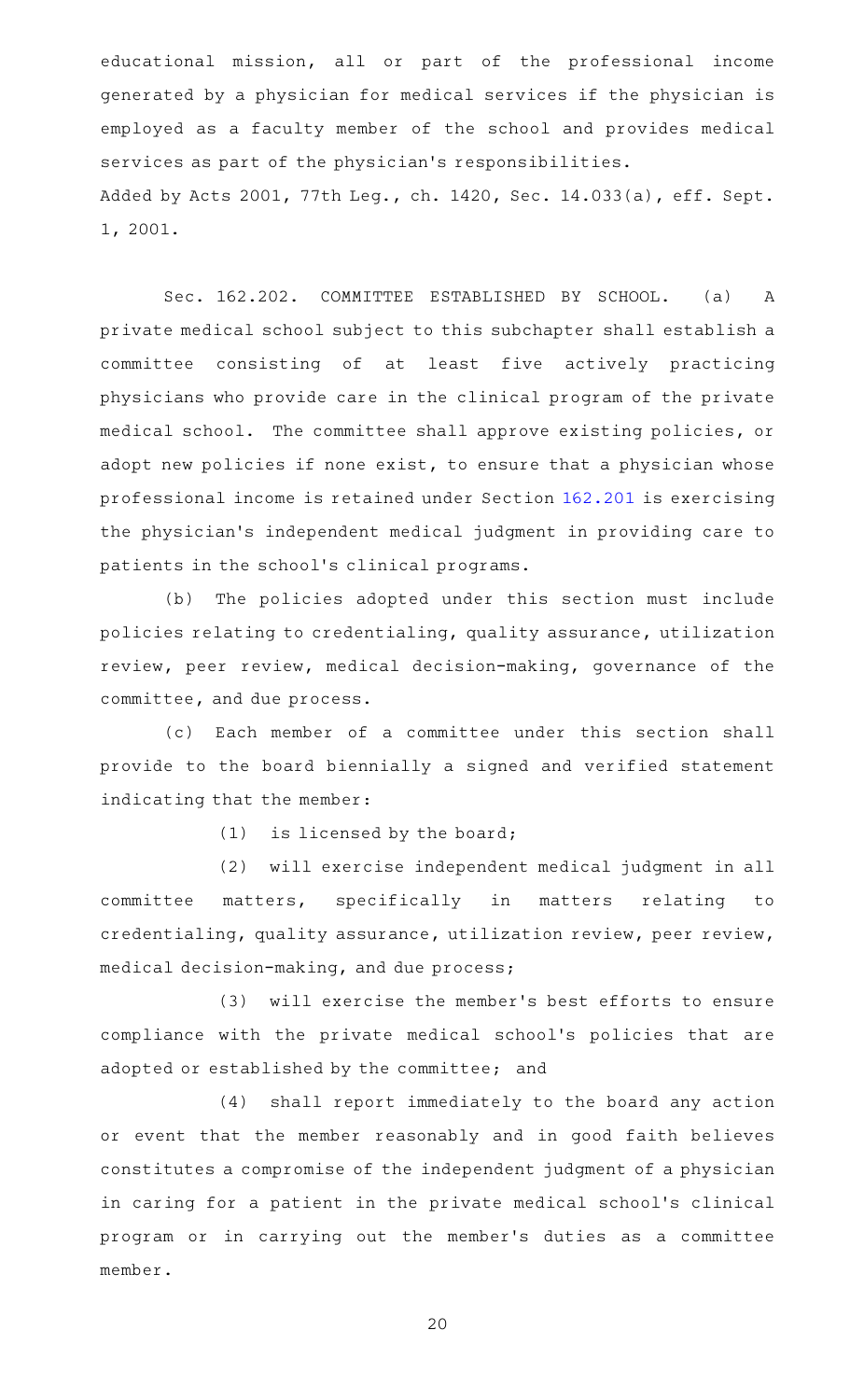(d) The board shall adopt rules requiring the disclosure of financial conflicts of interest by a committee member. Added by Acts 2001, 77th Leg., ch. 1420, Sec. 14.033(a), eff. Sept. 1, 2001.

Sec. 162.203. CERTIFICATION OF SCHOOL BY BOARD. (a) A private school that retains a physician 's professional income under Section [162.201](http://www.statutes.legis.state.tx.us/GetStatute.aspx?Code=OC&Value=162.201) must be certified by the board as being in compliance with this subchapter.

(b) The board shall prescribe an application form to be provided to the school and may adopt rules as necessary to administer this subchapter.

(c) The board may prescribe and assess a fee for the certification of a school and for investigation and review of the school in an amount not to exceed the fee assessed on an organization described by Section [162.001](http://www.statutes.legis.state.tx.us/GetStatute.aspx?Code=OC&Value=162.001). Added by Acts 2001, 77th Leg., ch. 1420, Sec. 14.033(a), eff. Sept.

1, 2001.

Sec. 162.204. BIENNIAL REPORT. A private medical school certified under Section [162.203](http://www.statutes.legis.state.tx.us/GetStatute.aspx?Code=OC&Value=162.203) shall provide to the board a biennial report certifying that the school is in compliance with this subchapter.

Added by Acts 2001, 77th Leg., ch. 1420, Sec. 14.033(a), eff. Sept. 1, 2001.

Sec. 162.205. SUSPENSION OR REVOCATION OF CERTIFICATION. If the board determines at any time that a private medical school certified under Section [162.203](http://www.statutes.legis.state.tx.us/GetStatute.aspx?Code=OC&Value=162.203) has failed to comply with this subchapter, the board may suspend or revoke the school's certification.

Added by Acts 2001, 77th Leg., ch. 1420, Sec. 14.033(a), eff. Sept. 1, 2001.

Sec. 162.206. LIMITATION ON SCHOOL'S AUTHORITY. A private medical school 's authority to retain a physician 's professional income does not apply to a physician providing care in a facility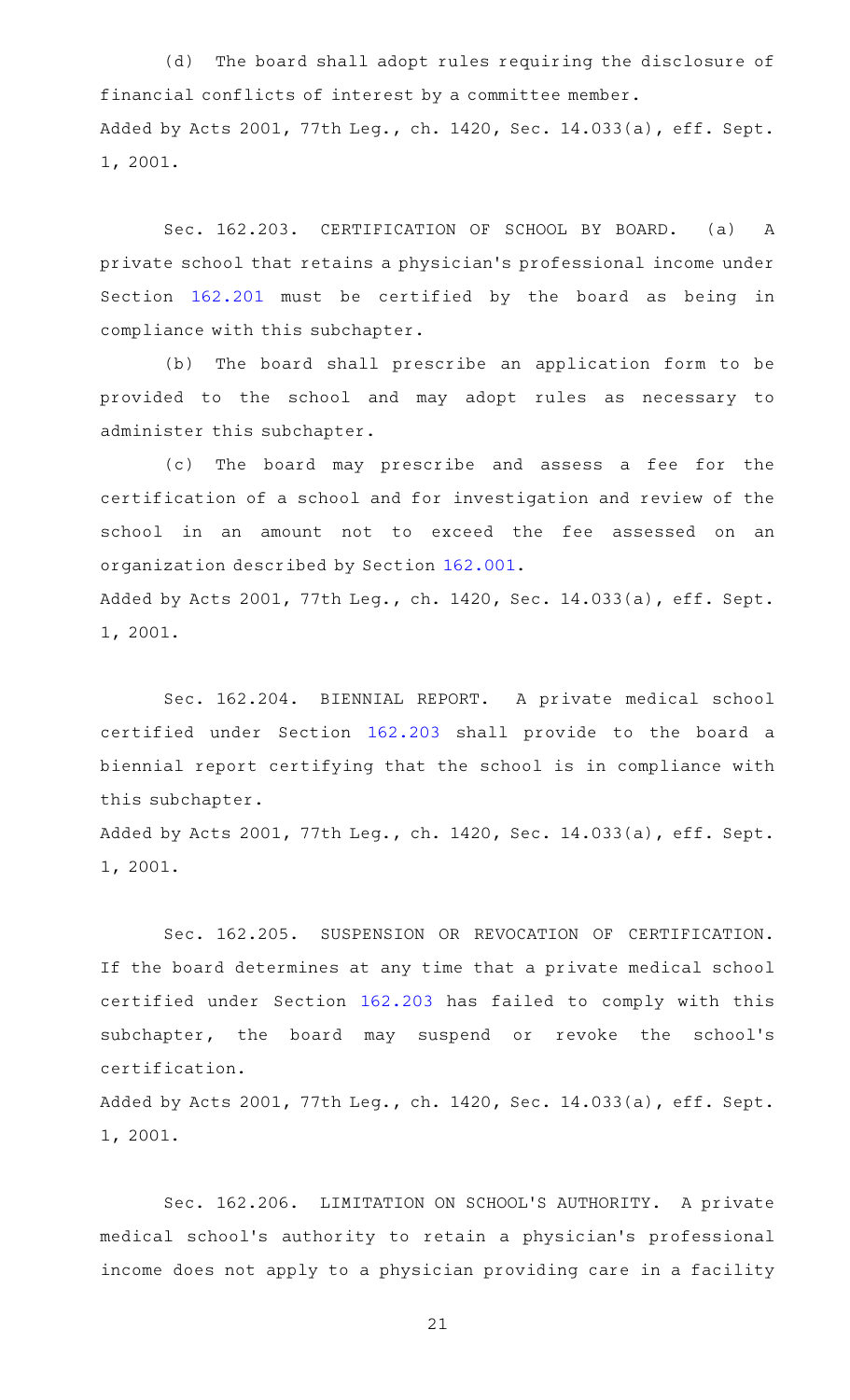owned or operated by the school that is established outside the school's historical geographical service area as it existed June 19, 1999.

Added by Acts 2001, 77th Leg., ch. 1420, Sec. 14.033(a), eff. Sept. 1, 2001.

Sec. 162.207. APPLICATION OF SUBCHAPTER. This subchapter does not:

(1) affect the reporting requirements under Section [160.003;](http://www.statutes.legis.state.tx.us/GetStatute.aspx?Code=OC&Value=160.003) or

(2) apply to a private medical school certified under this subchapter if all or substantially all of the school 's assets are sold.

Added by Acts 2001, 77th Leg., ch. 1420, Sec. 14.033(a), eff. Sept. 1, 2001.

## SUBCHAPTER F. DIRECT PRIMARY CARE

Sec. 162.251. DEFINITIONS. In this subchapter:

 $(1)$  "Direct fee" means a fee charged by a physician to a patient or a patient 's designee for primary medical care services provided by, or to be provided by, the physician to the patient. The term includes a fee in any form, including a:

- $(A)$  monthly retainer;
- (B) membership fee;
- (C) subscription fee;
- (D) fee paid under a medical service agreement;

or

 $(E)$  fee for a service, visit, or episode of care.

(2) "Direct primary care" means a primary medical care service provided by a physician to a patient in return for payment in accordance with a direct fee. The term includes telemedicine medical services and telehealth services, as those terms are defined by Section [111.001,](http://www.statutes.legis.state.tx.us/GetStatute.aspx?Code=OC&Value=111.001) provided using a technology platform.

(3) "Medical service agreement" means a signed written agreement under which a physician agrees to provide direct primary care services for a patient in exchange for a direct fee for a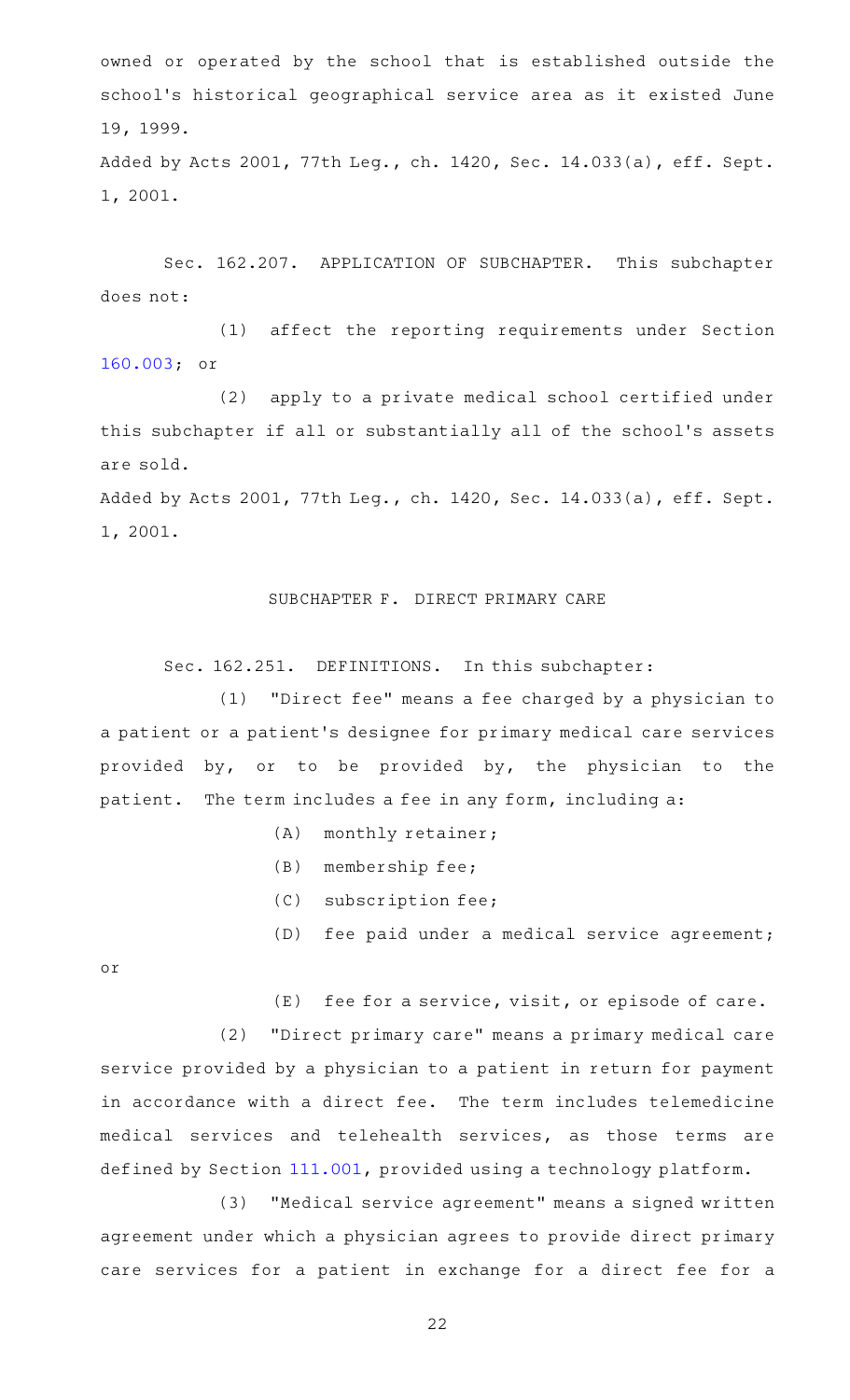period of time that is entered into by the physician and:

 $(A)$  the patient;

(B) the patient's legal representative, guardian, or employer on behalf of the patient; or

(C) the patient's legal representative's or guardian 's employer on behalf of the patient.

(4) "Physician" includes a professional association or professional limited liability company owned entirely by an individual licensed under this subtitle.

(5) "Primary medical care service" means a routine or general health care service of the type provided at the time a patient seeks preventive care or first seeks health care services for a specific health concern, is a patient's main source for regular health care services, and includes:

(A) promoting and maintaining mental and physical health and wellness;

(B) preventing disease;

(C) screening, diagnosing, and treating acute or chronic conditions caused by disease, injury, or illness;

(D) providing patient counseling and education; and

(E) providing a broad spectrum of preventive and curative health care over a period of time. Added by Acts 2015, 84th Leg., R.S., Ch. 165 (H.B. [1945](http://www.legis.state.tx.us/tlodocs/84R/billtext/html/HB01945F.HTM)), Sec. 1,

eff. May 28, 2015.

Amended by:

Acts 2019, 86th Leg., R.S., Ch. 964 (S.B. [670](http://www.legis.state.tx.us/tlodocs/86R/billtext/html/SB00670F.HTM)), Sec. 4, eff. September 1, 2019.

Sec. 162.252. APPLICABILITY OF SUBCHAPTER. This subchapter does not apply to workers' compensation insurance coverage as defined by Section [401.011](http://www.statutes.legis.state.tx.us/GetStatute.aspx?Code=LA&Value=401.011), Labor Code. Added by Acts 2015, 84th Leg., R.S., Ch. 165 (H.B. [1945](http://www.legis.state.tx.us/tlodocs/84R/billtext/html/HB01945F.HTM)), Sec. 1, eff. May 28, 2015.

Sec. 162.253. DIRECT PRIMARY CARE NOT INSURANCE. (a) A physician providing direct primary care is not an insurer or health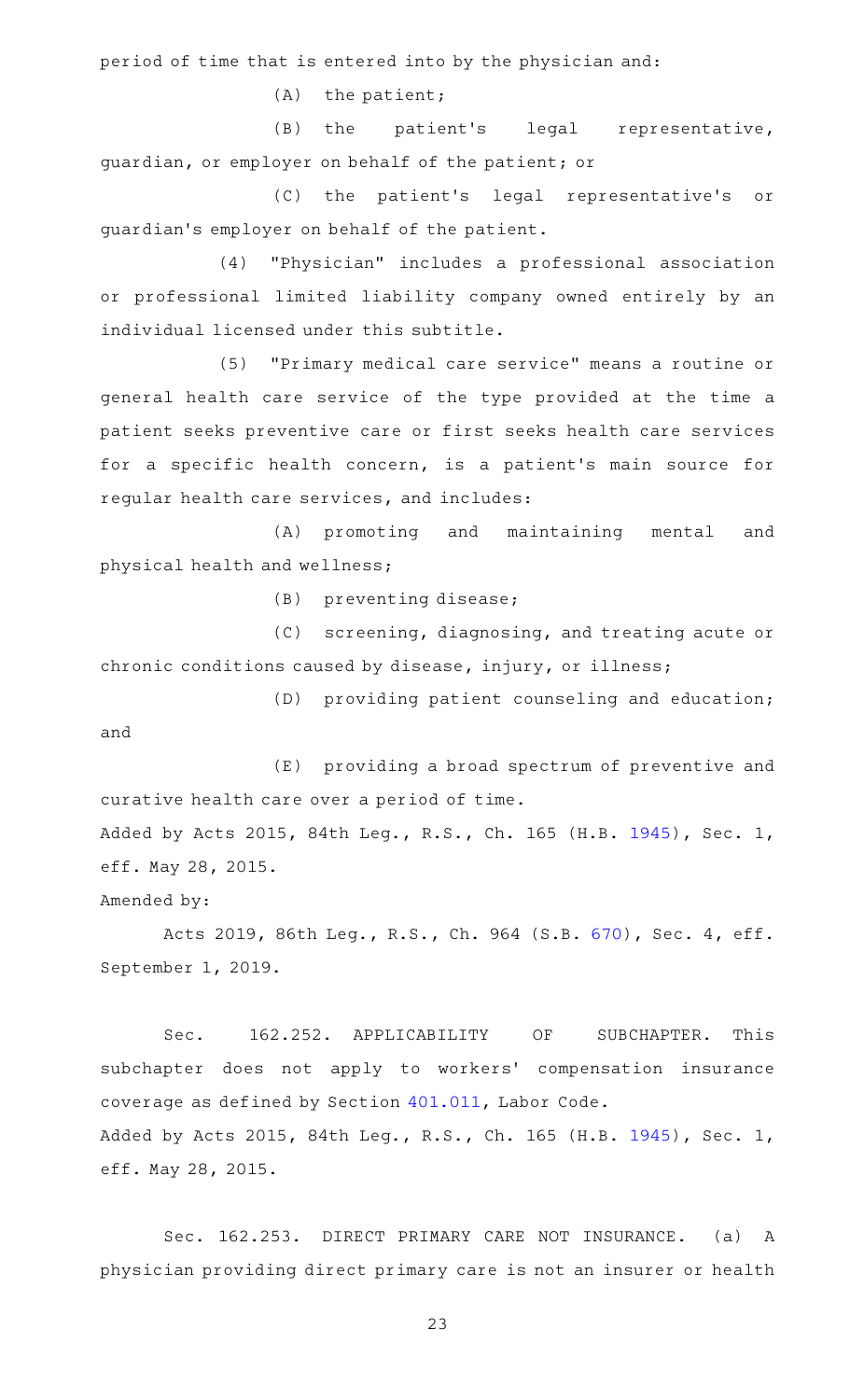maintenance organization, and the physician is not subject to regulation by the Texas Department of Insurance for the direct primary care.

(b) A medical service agreement is not health or accident insurance or coverage under Title 8, Insurance Code, and is not subject to regulation by the Texas Department of Insurance.

(c)AAA physician is not required to obtain a certificate of authority under the Insurance Code to market, sell, or offer a medical service agreement or provide direct primary care.

(d)AAA physician providing direct primary care does not violate Section [1204.055](http://www.statutes.legis.state.tx.us/GetStatute.aspx?Code=IN&Value=1204.055), Insurance Code. Added by Acts 2015, 84th Leg., R.S., Ch. 165 (H.B. [1945](http://www.legis.state.tx.us/tlodocs/84R/billtext/html/HB01945F.HTM)), Sec. 1, eff. May 28, 2015.

Sec. 162.254. BILLING INSURER OR HEALTH MAINTENANCE ORGANIZATION PROHIBITED. A physician may not bill an insurer or health maintenance organization for direct primary care that is paid under a medical service agreement.

Added by Acts 2015, 84th Leg., R.S., Ch. 165 (H.B. [1945](http://www.legis.state.tx.us/tlodocs/84R/billtext/html/HB01945F.HTM)), Sec. 1, eff. May 28, 2015.

Sec. 162.255. INTERFERENCE PROHIBITED. (a) The board or another state agency may not prohibit, interfere with, initiate a legal or administrative proceeding against, or impose a fine or penalty against:

(1) a physician solely because the physician provides direct primary care; or

(2) a person solely because the person pays a direct fee for direct primary care.

(b) A health insurer, health maintenance organization, or health care provider as that term is defined by Section [105.001](http://www.statutes.legis.state.tx.us/GetStatute.aspx?Code=OC&Value=105.001) may not prohibit, interfere with, or initiate a legal proceeding against:

(1) a physician solely because the physician provides direct primary care; or

(2) a person solely because the person pays a direct fee for direct primary care.